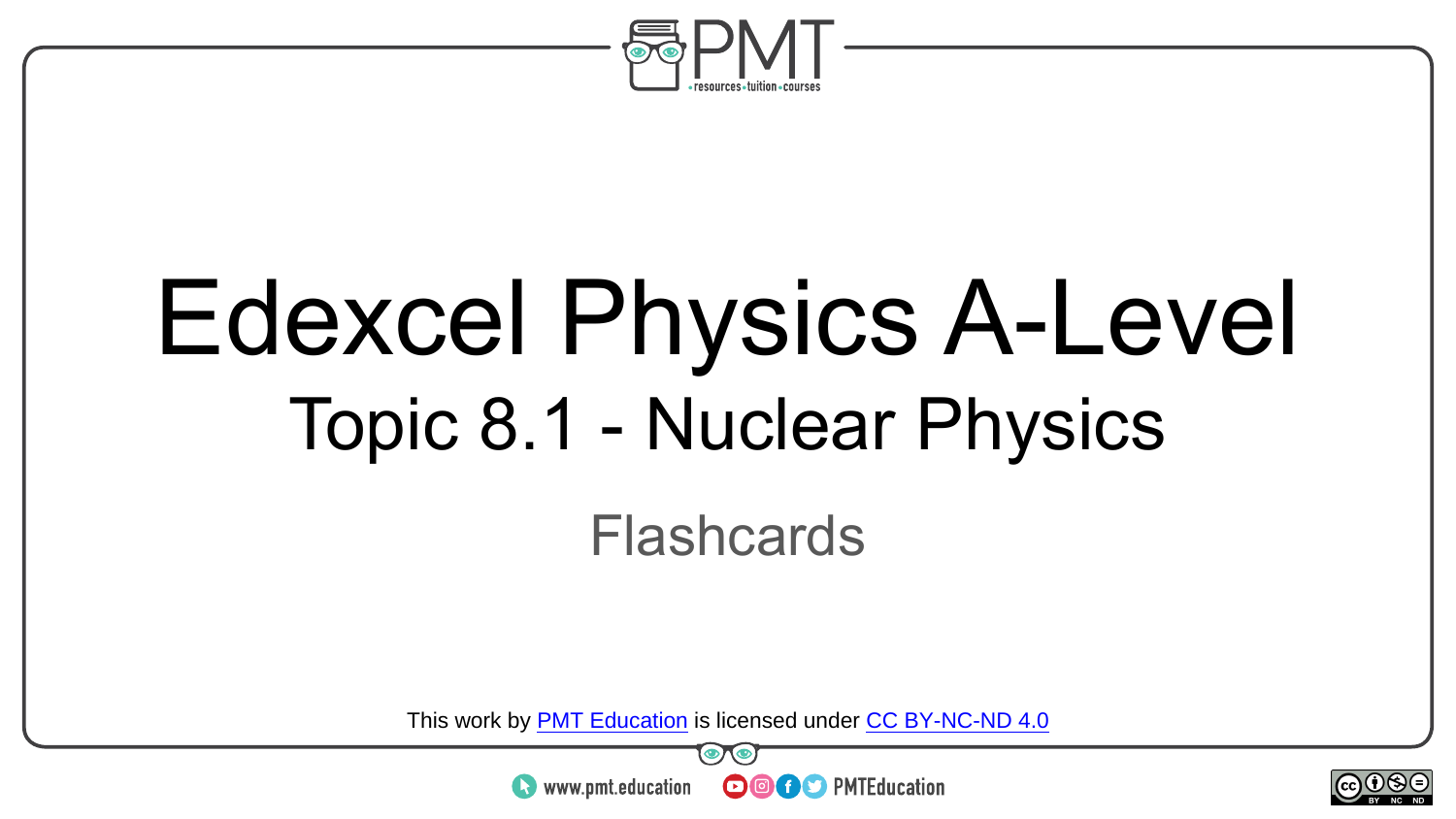

#### What is nucleon number?



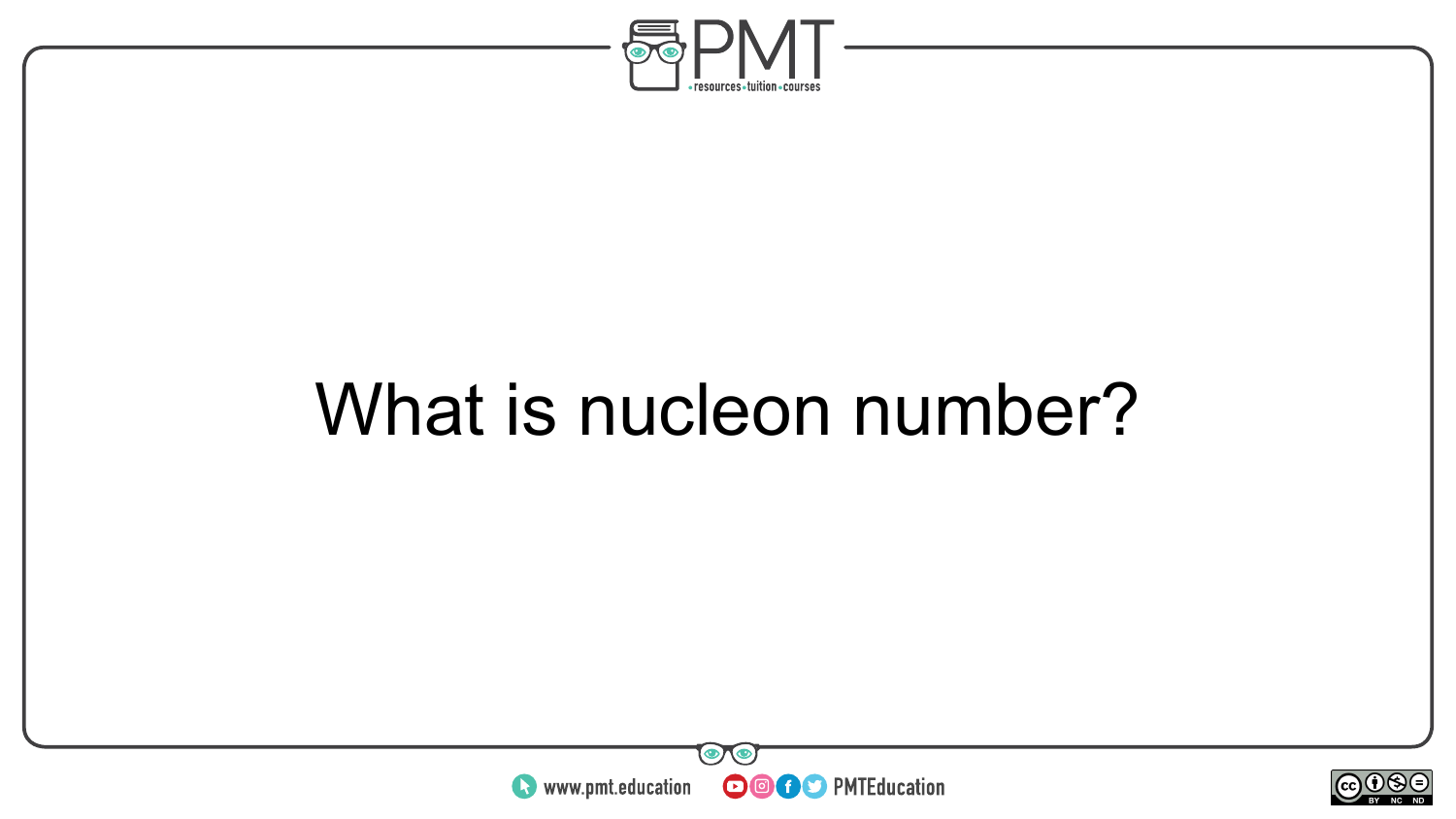

#### What is nucleon number?

# The sum of the number of protons and neutrons in the nucleus.



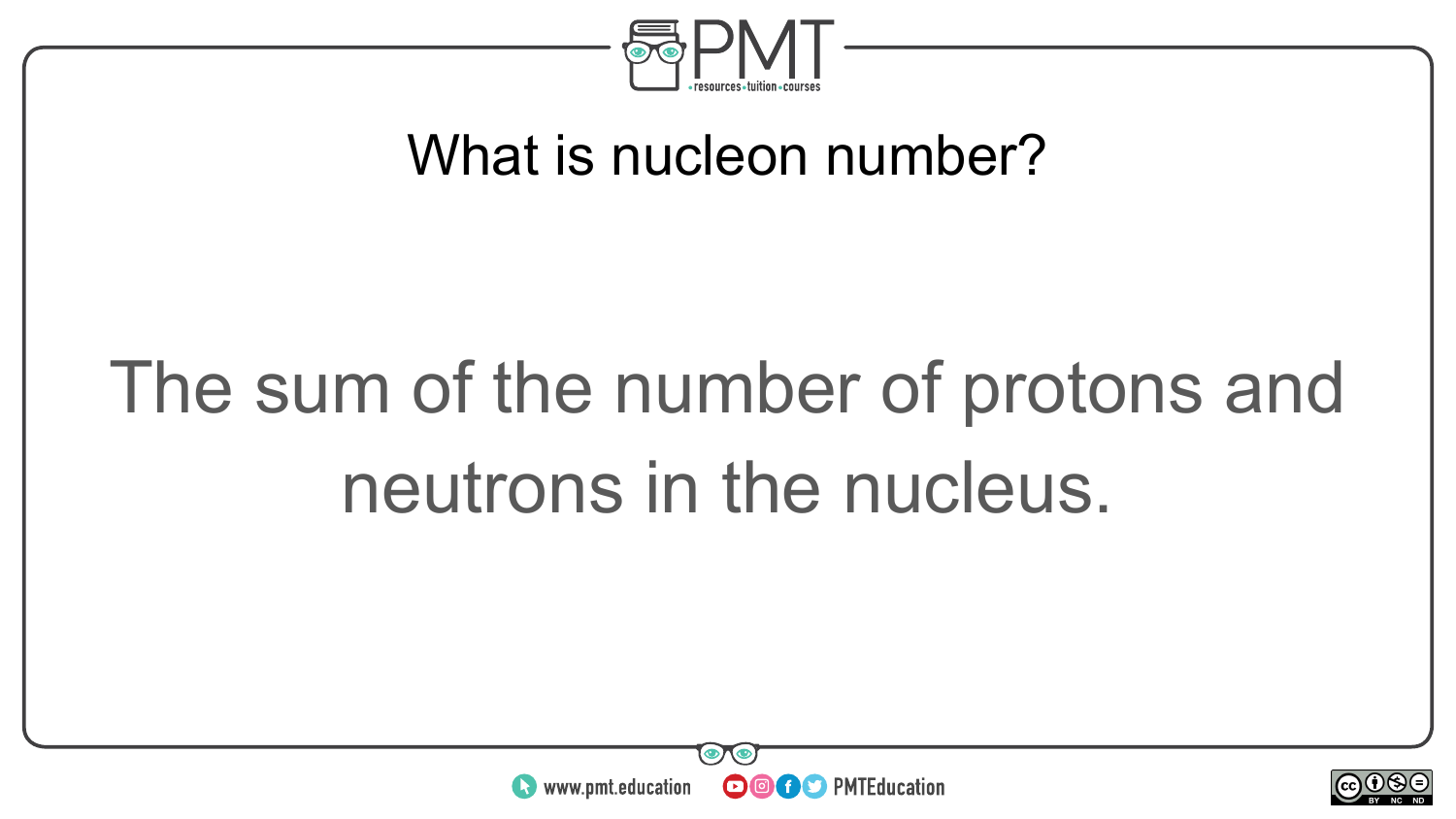

#### What is atomic number?



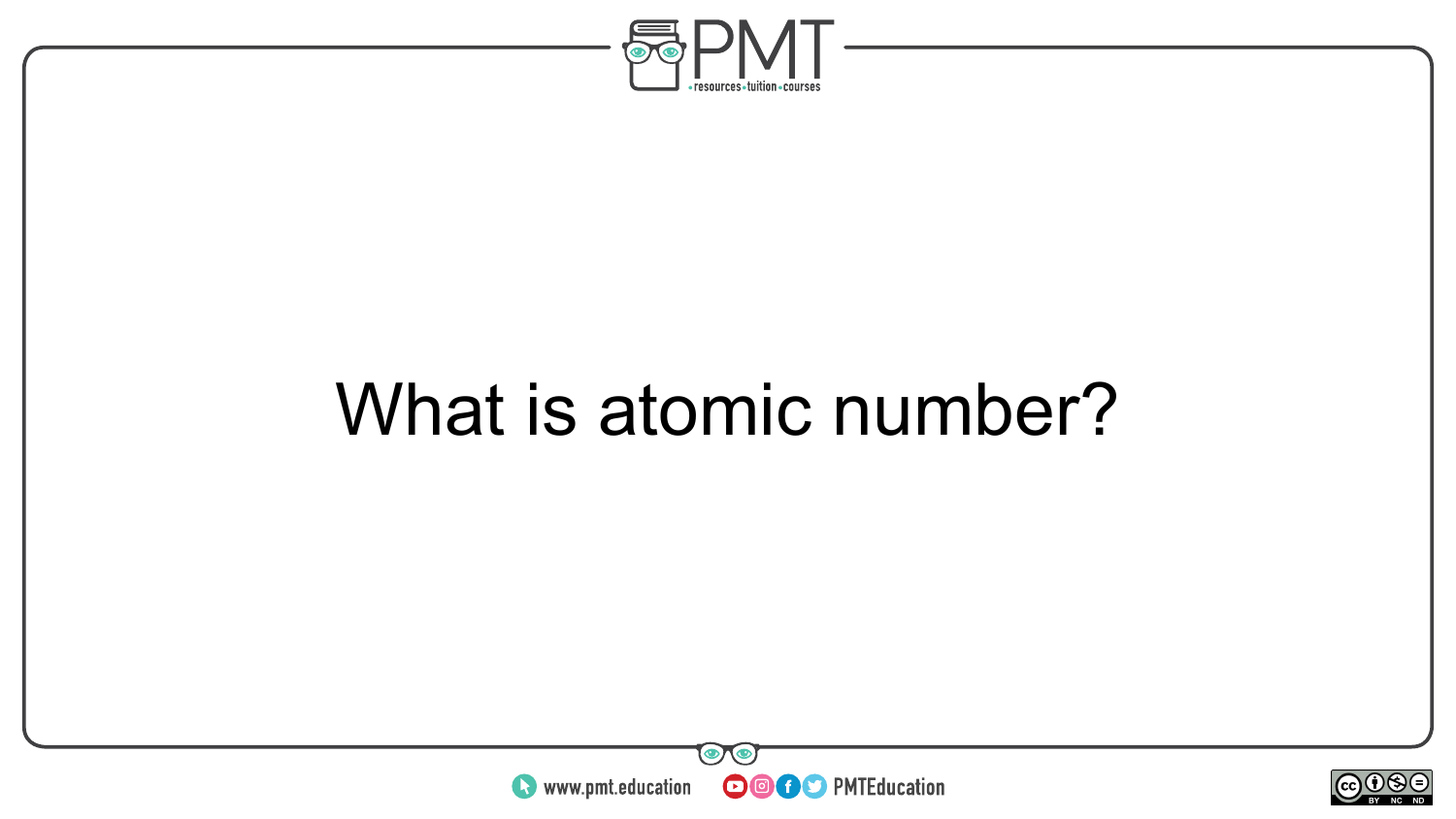

#### What is atomic number?

# The total number of protons in the nucleus.



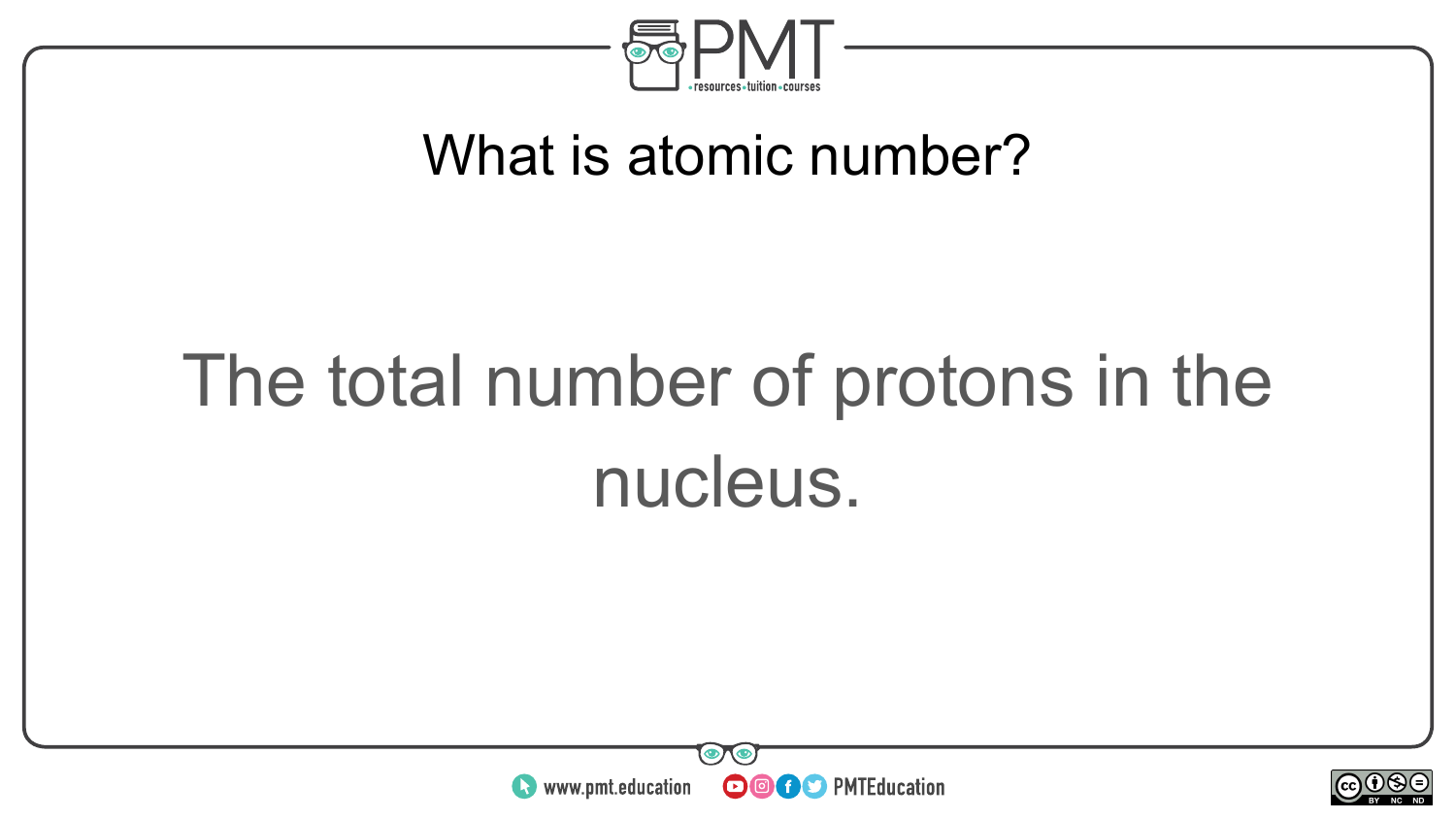

### Outline Rutherford's alpha scattering experiment.



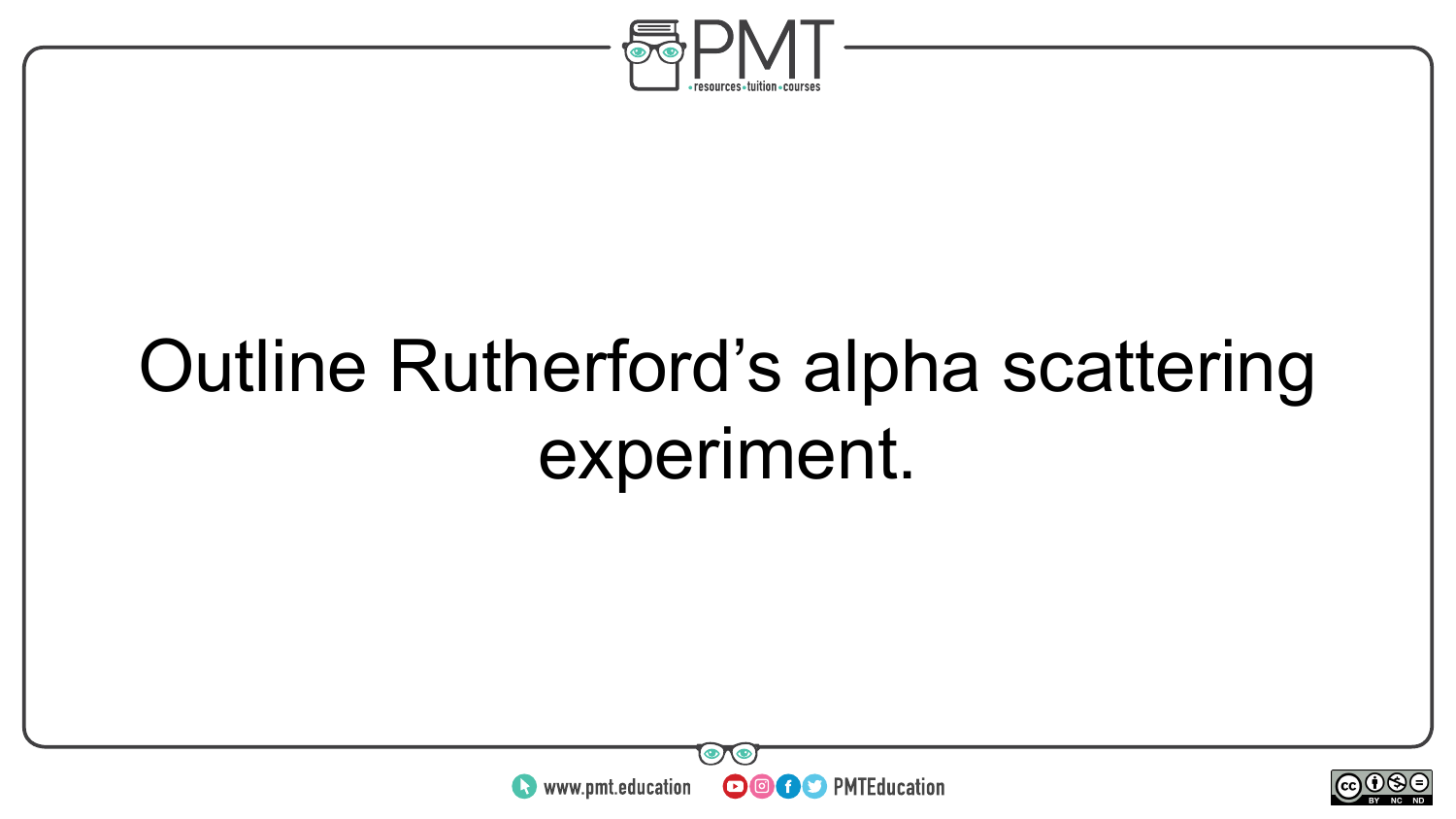

Outline Rutherford's alpha scattering experiment.

High speed alpha particles were fired at a very thin sheet of gold foil. The deflections of the particles were measured and conclusions were drawn.



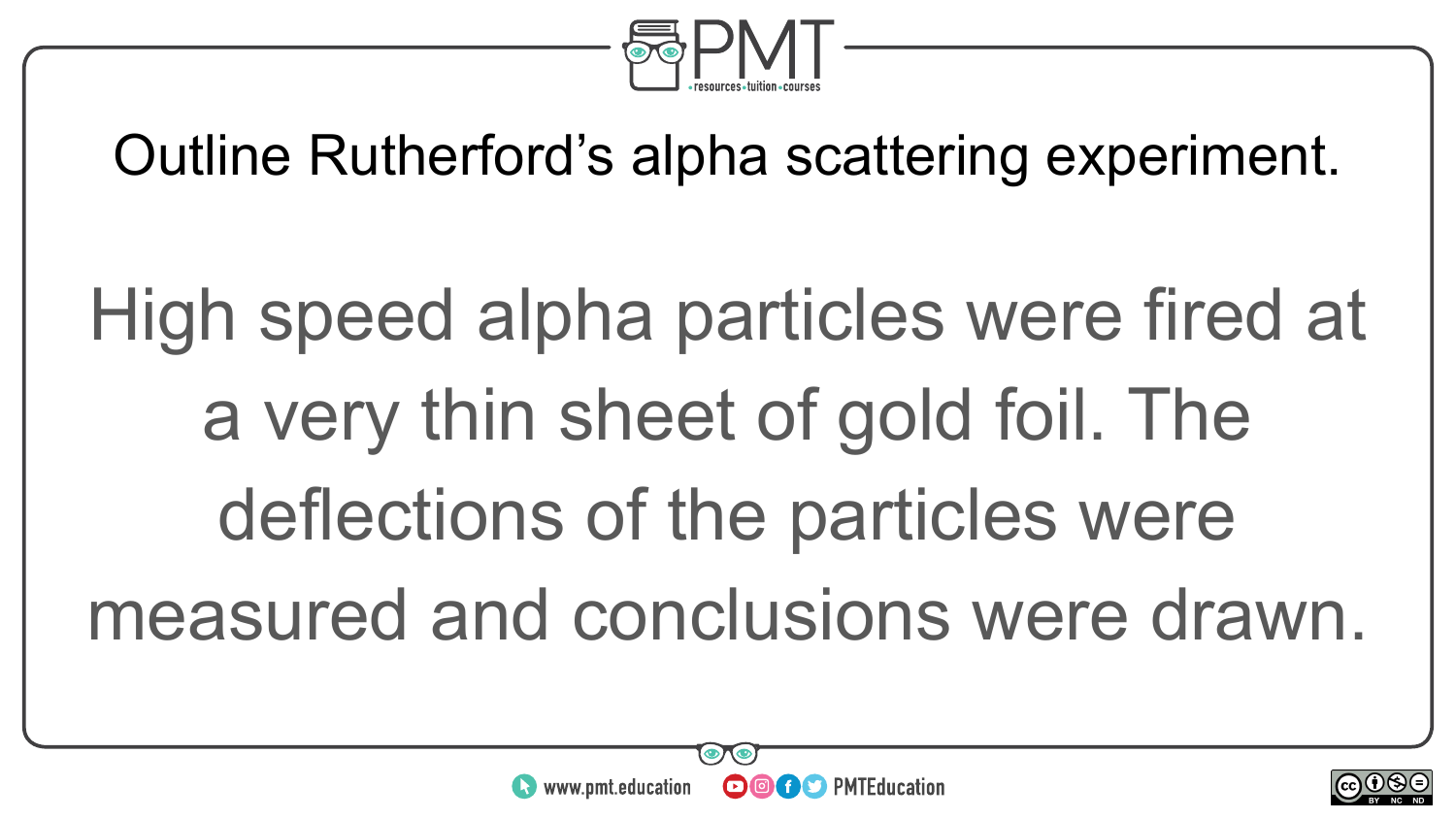

### What was observed in the Alpha scattering experiment?



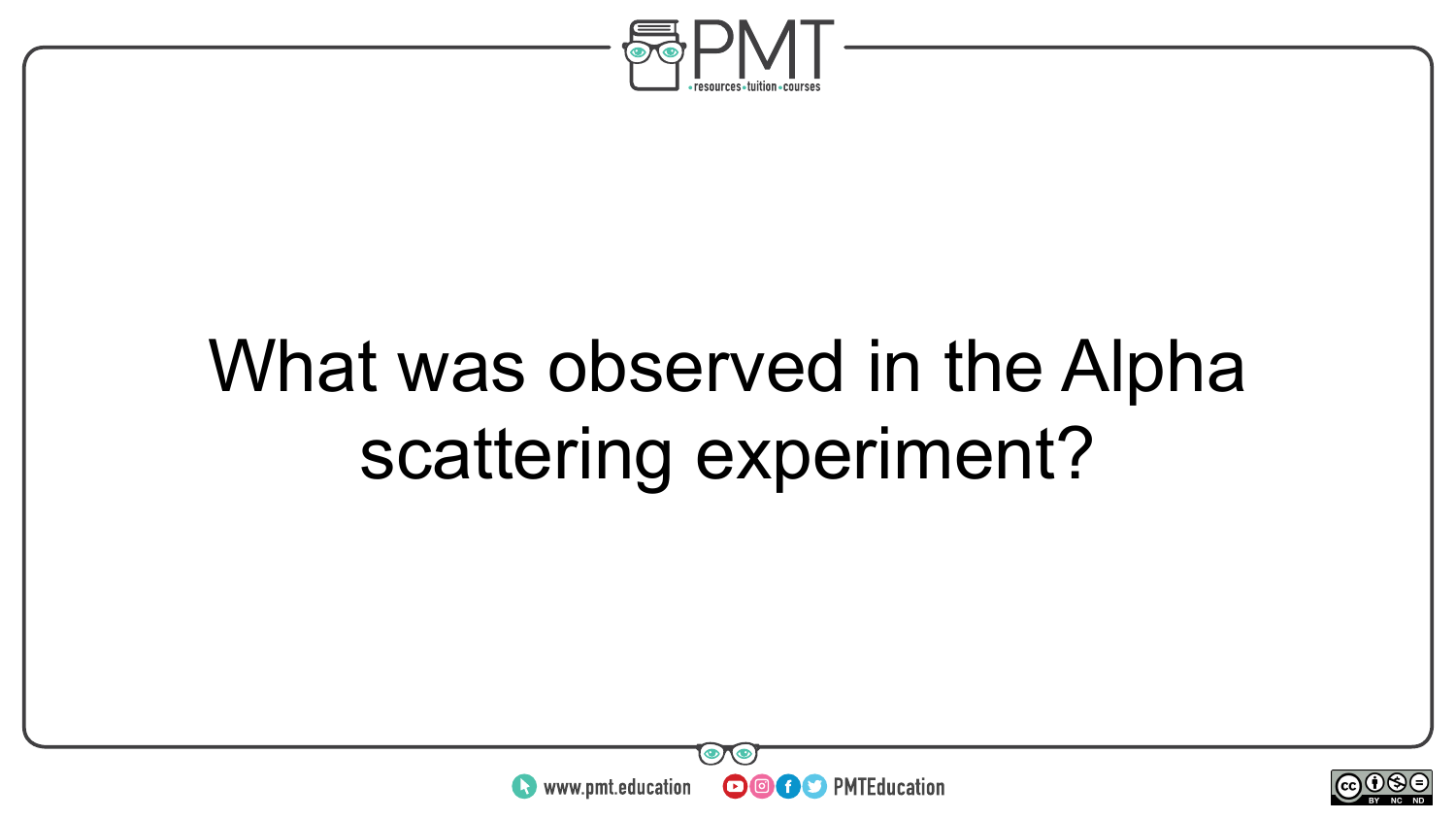

#### What was observed in the Alpha scattering experiment?

- Most of the alpha particles passed straight through the gold atoms
	- Some of them were deflected
- A few of them were deflect backwards



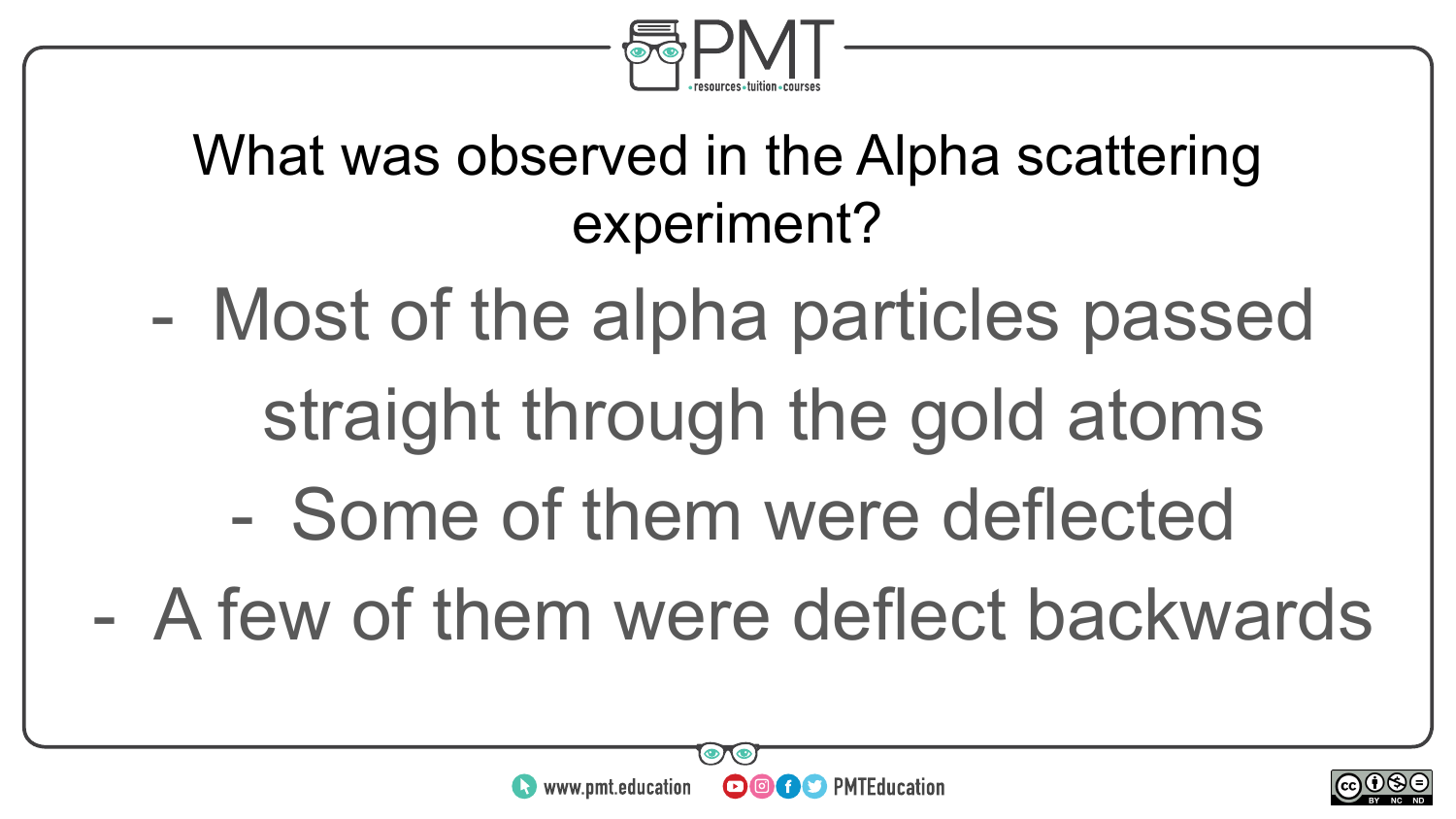

#### What is thermionic emission?



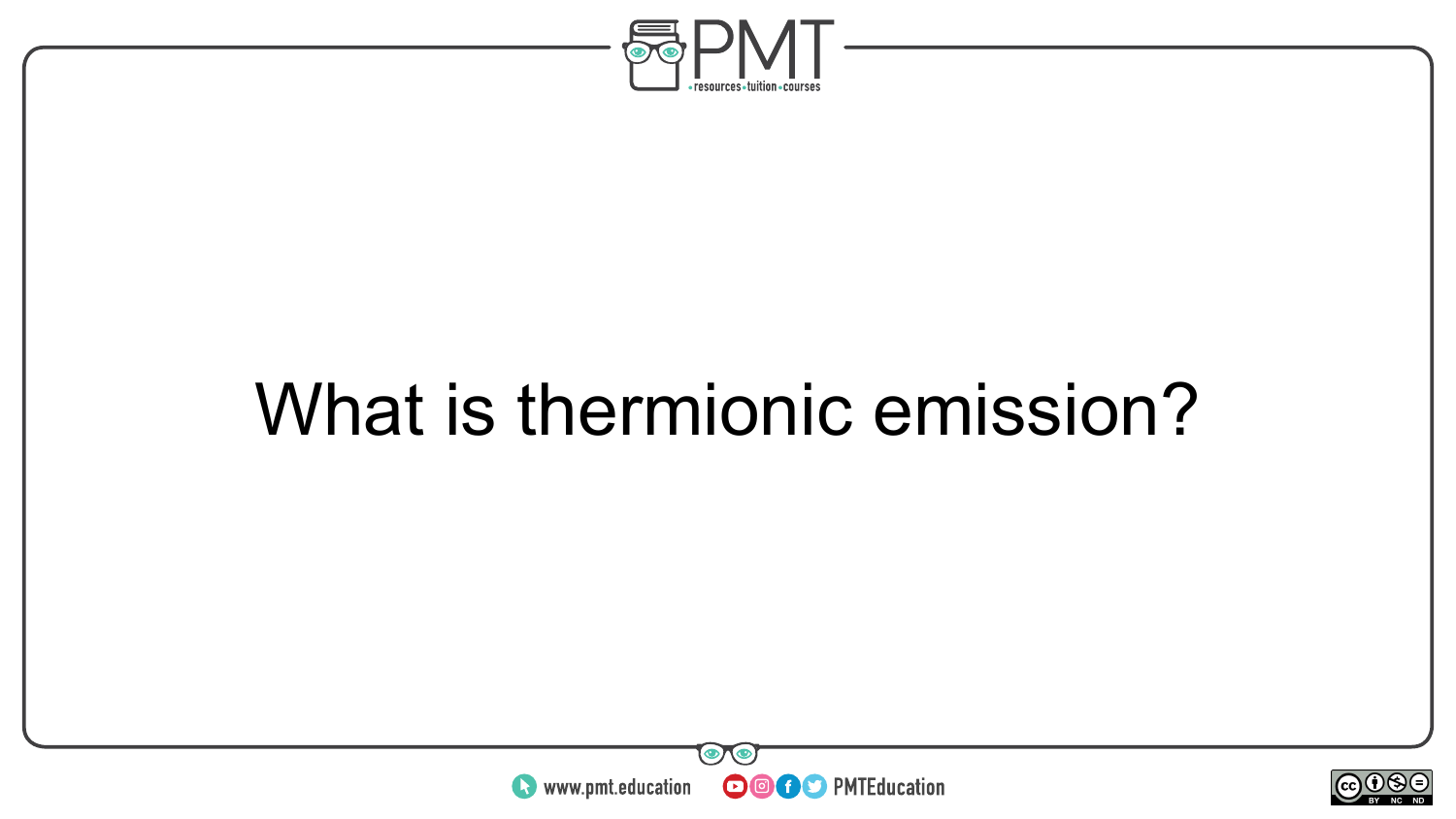

#### What is thermionic emission?

# Thermionic emission is the release of electrons due to heating.



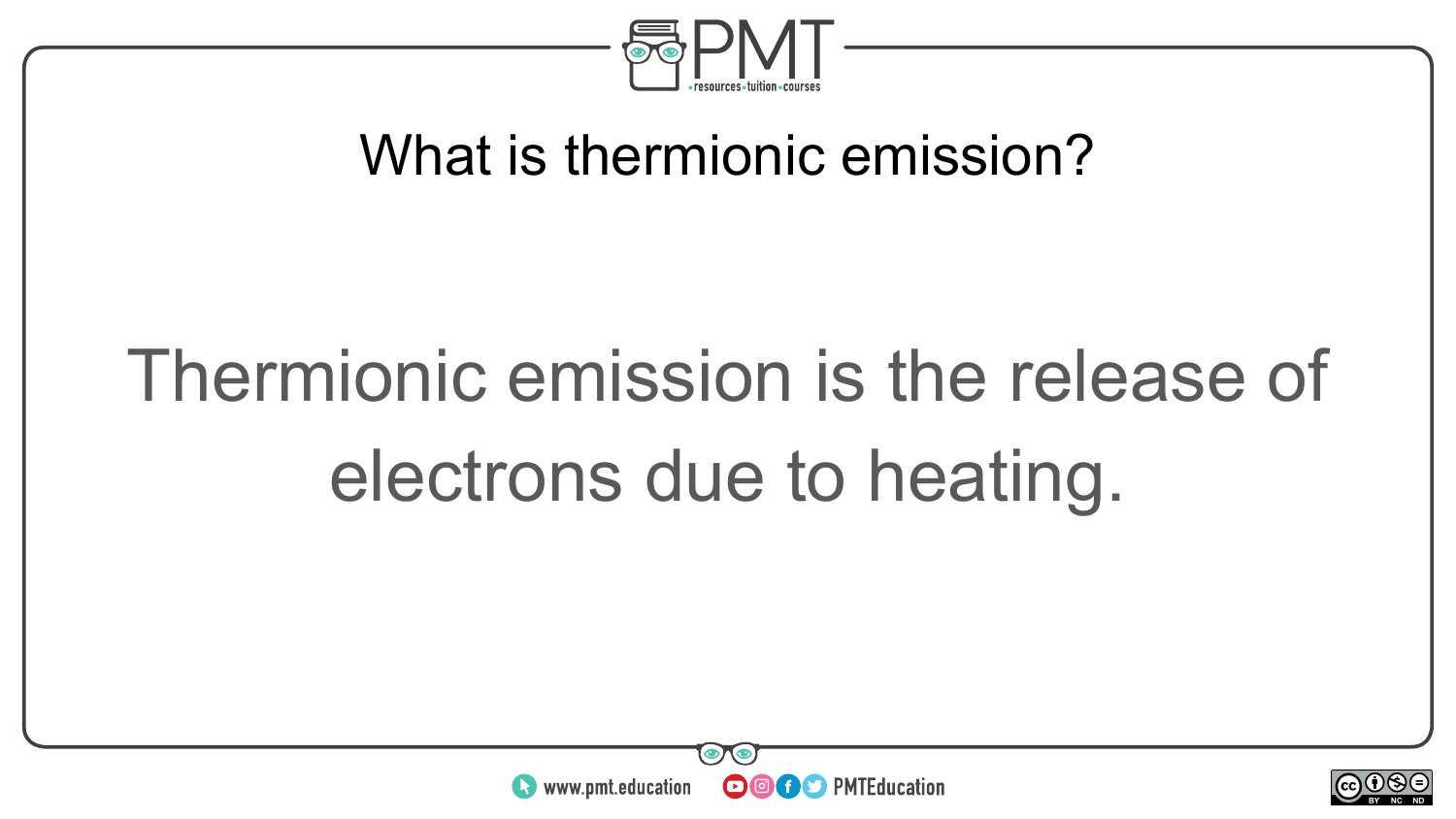

### Explain why electrons are released from a heated filament.



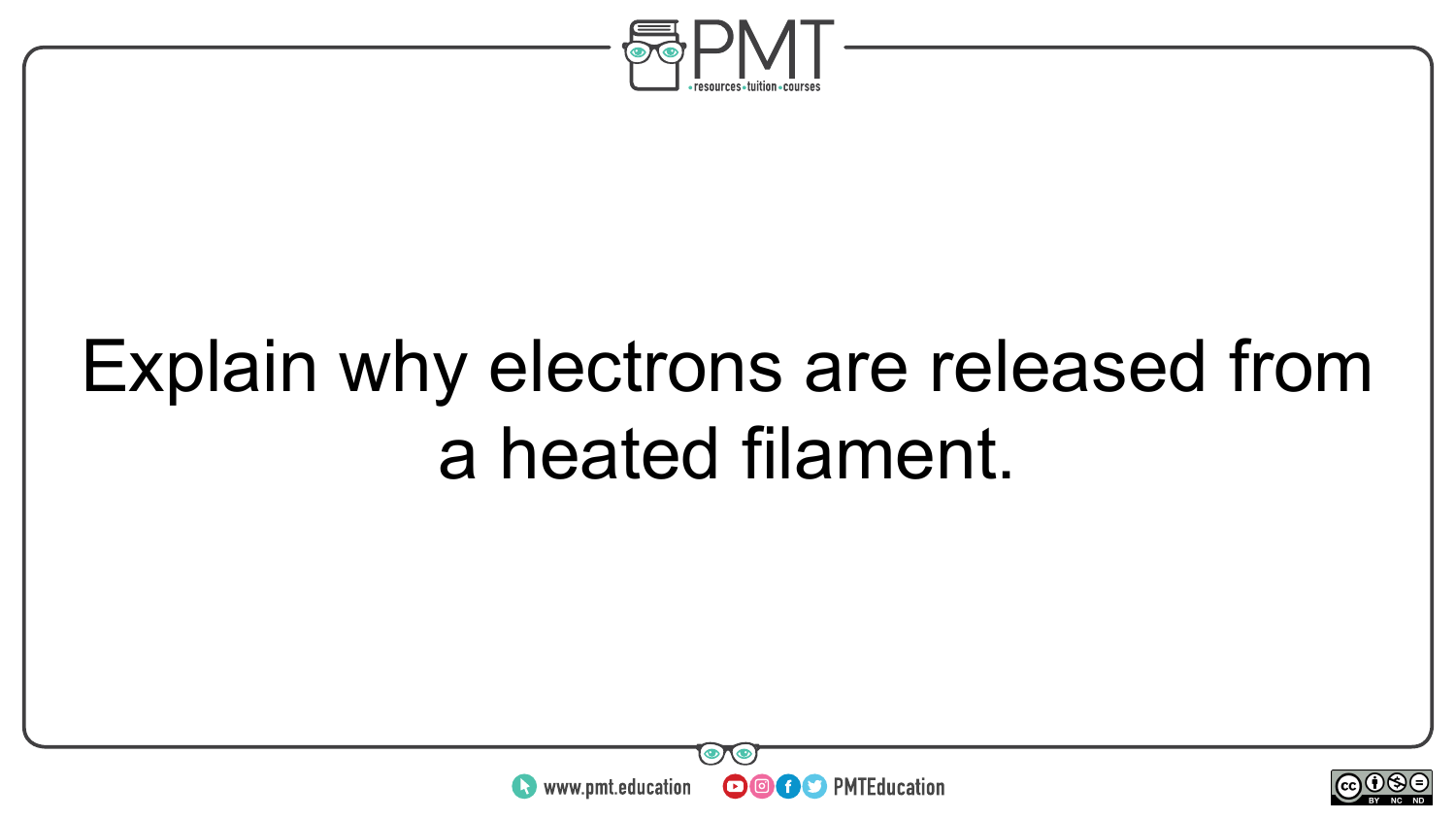

#### Explain why electrons are released from a heated filament.

As the filament heats up, free electrons

inside the metal gain kinetic energy. When

the surface electrons gain sufficient

energy, they are released from the

surface.

**OOOO** PMTEducation

 $\bullet$  www.pmt.education

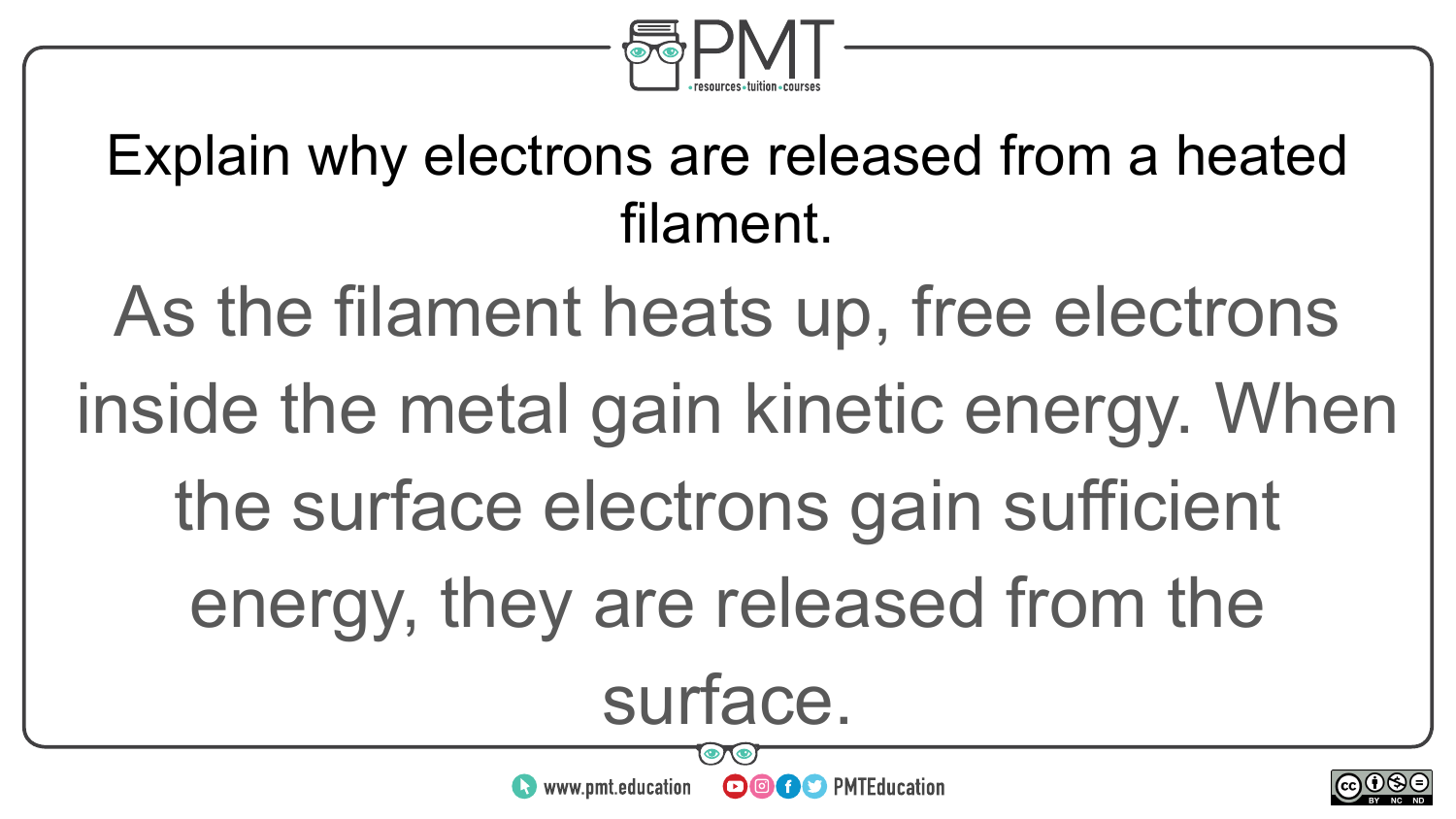

#### What will happen to a beam of electrons if it is passed through a potential difference?



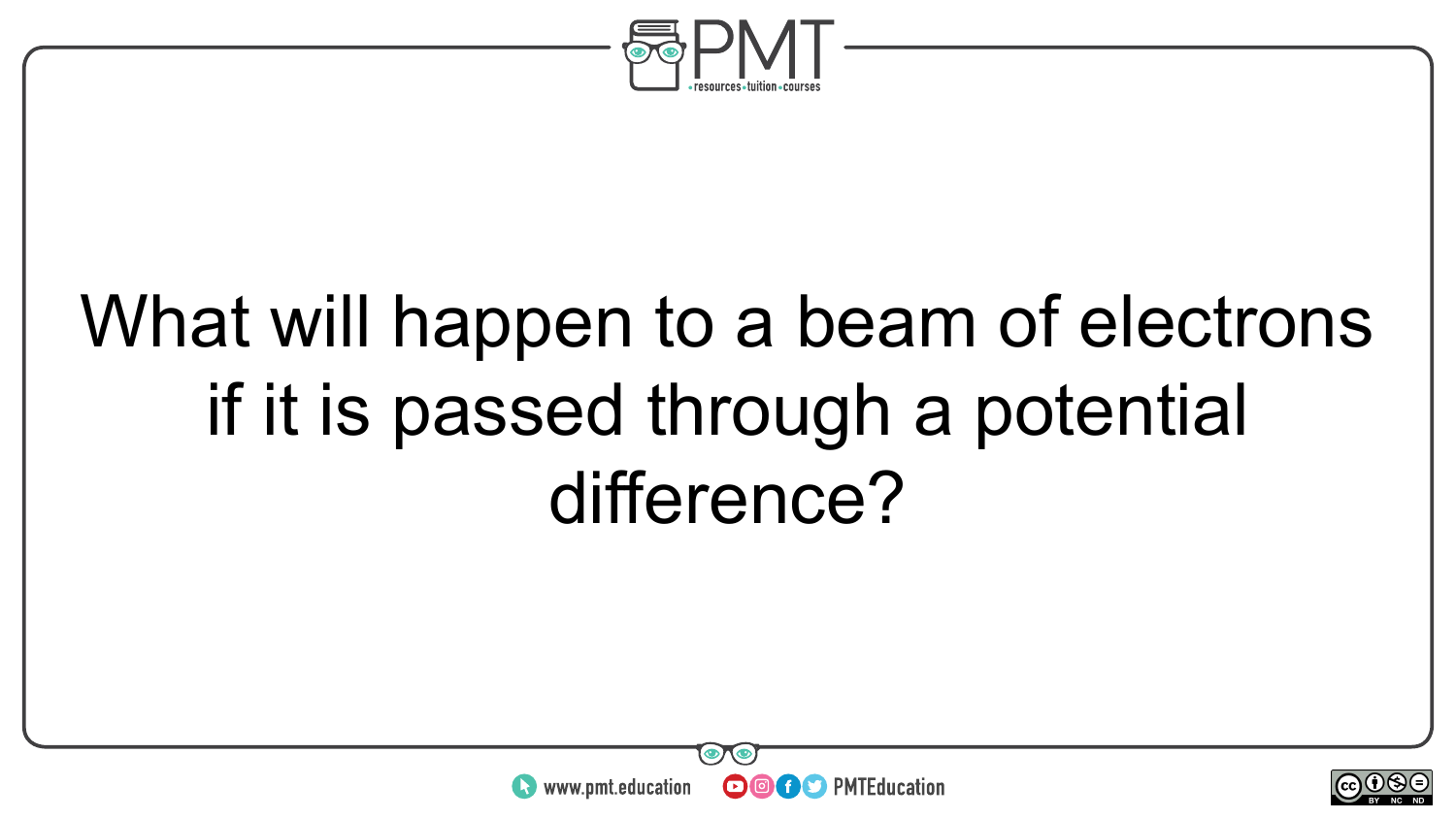

What will happen to a beam of electrons if it is passed through a potential difference?

# The beam of electrons will be accelerated since work is done by the potential difference.



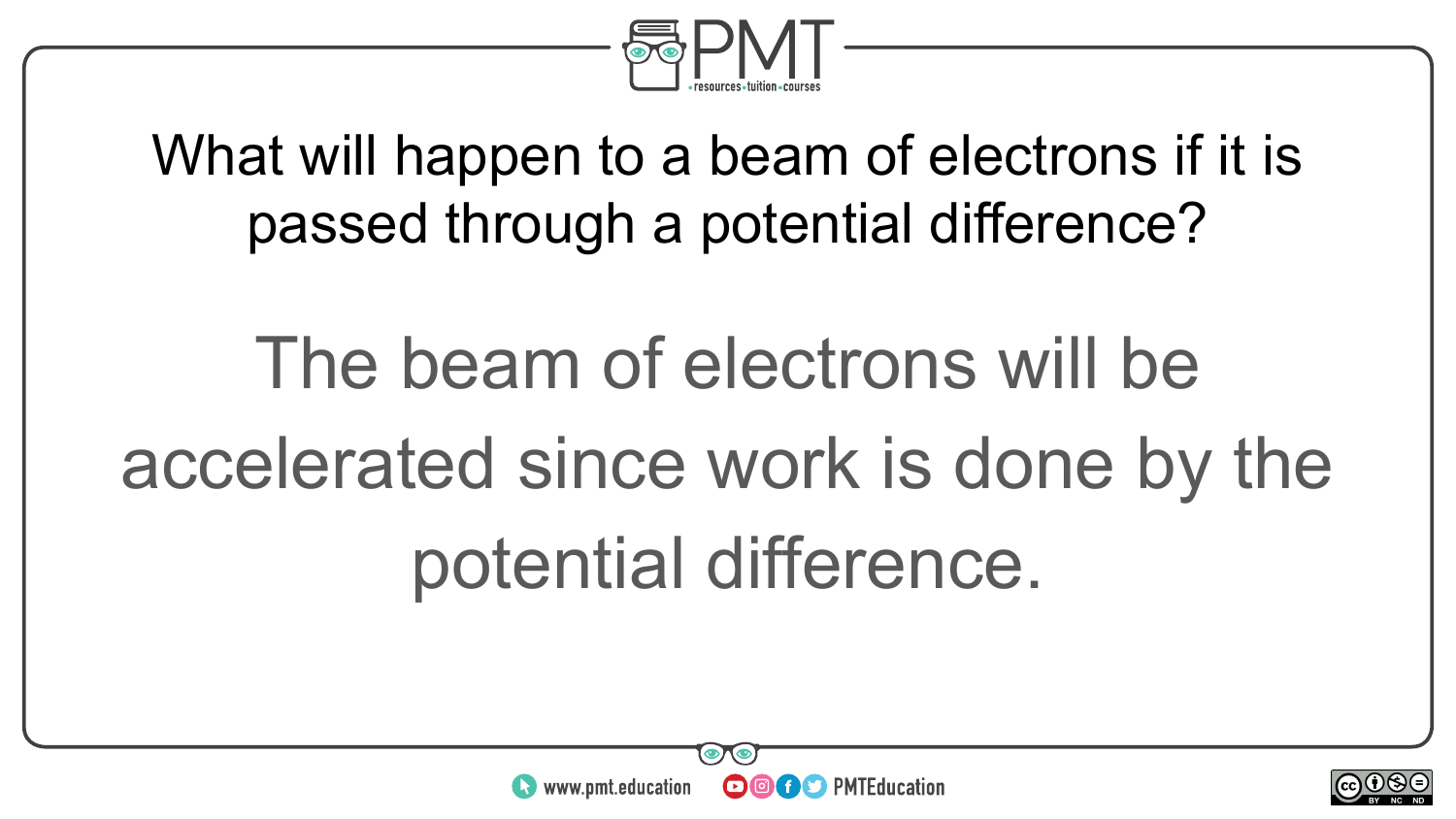

## How do you calculate the energy transferred to an electron, when it is accelerated across a potential difference?

**OOOO** PMTEducation



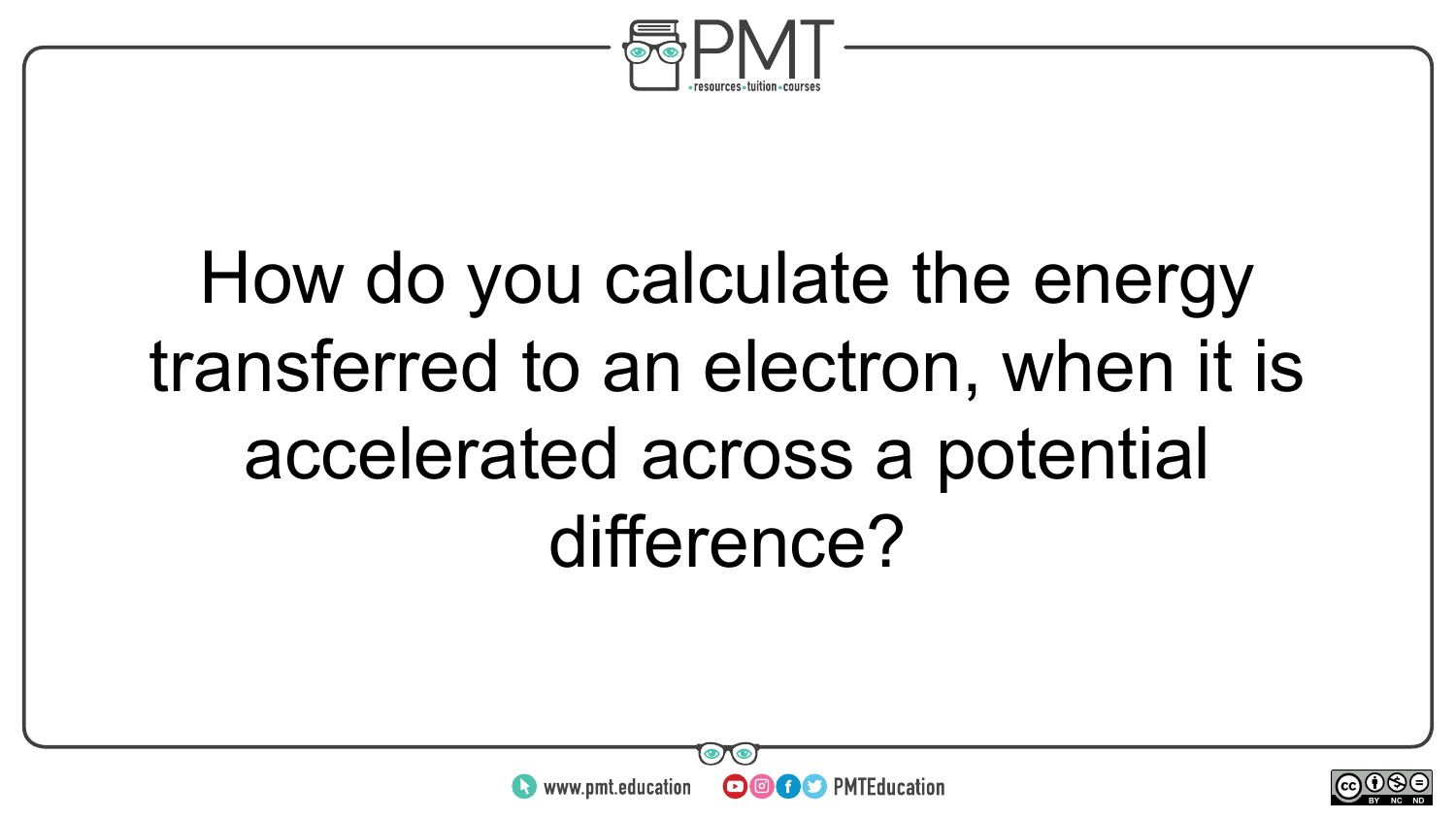

How do you calculate the energy transferred to an electron, when it is accelerated across a potential difference?

#### Energy = Charge x Potential Difference





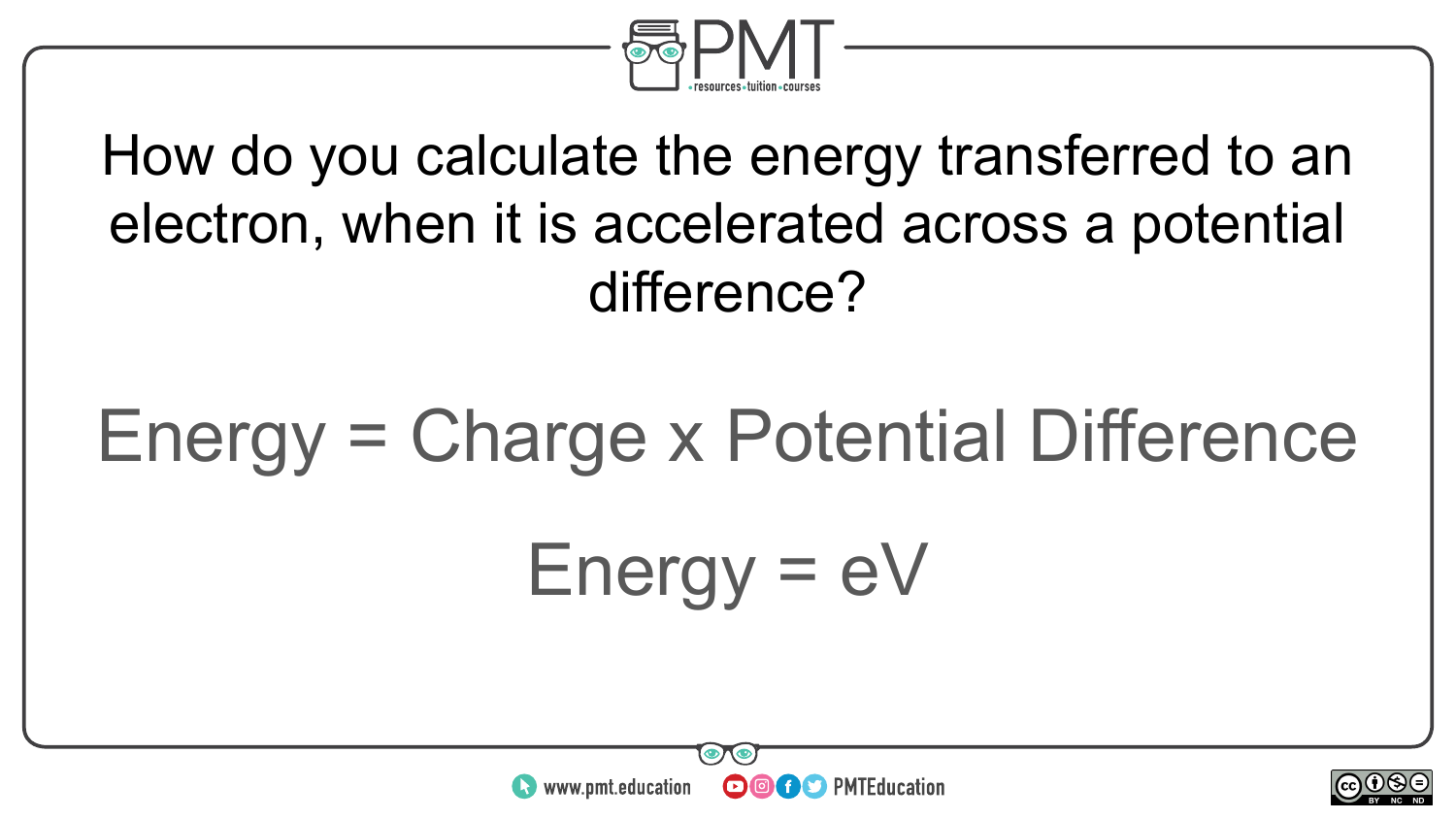

### What happens when a beam of electrons is directed into a magnetic field?



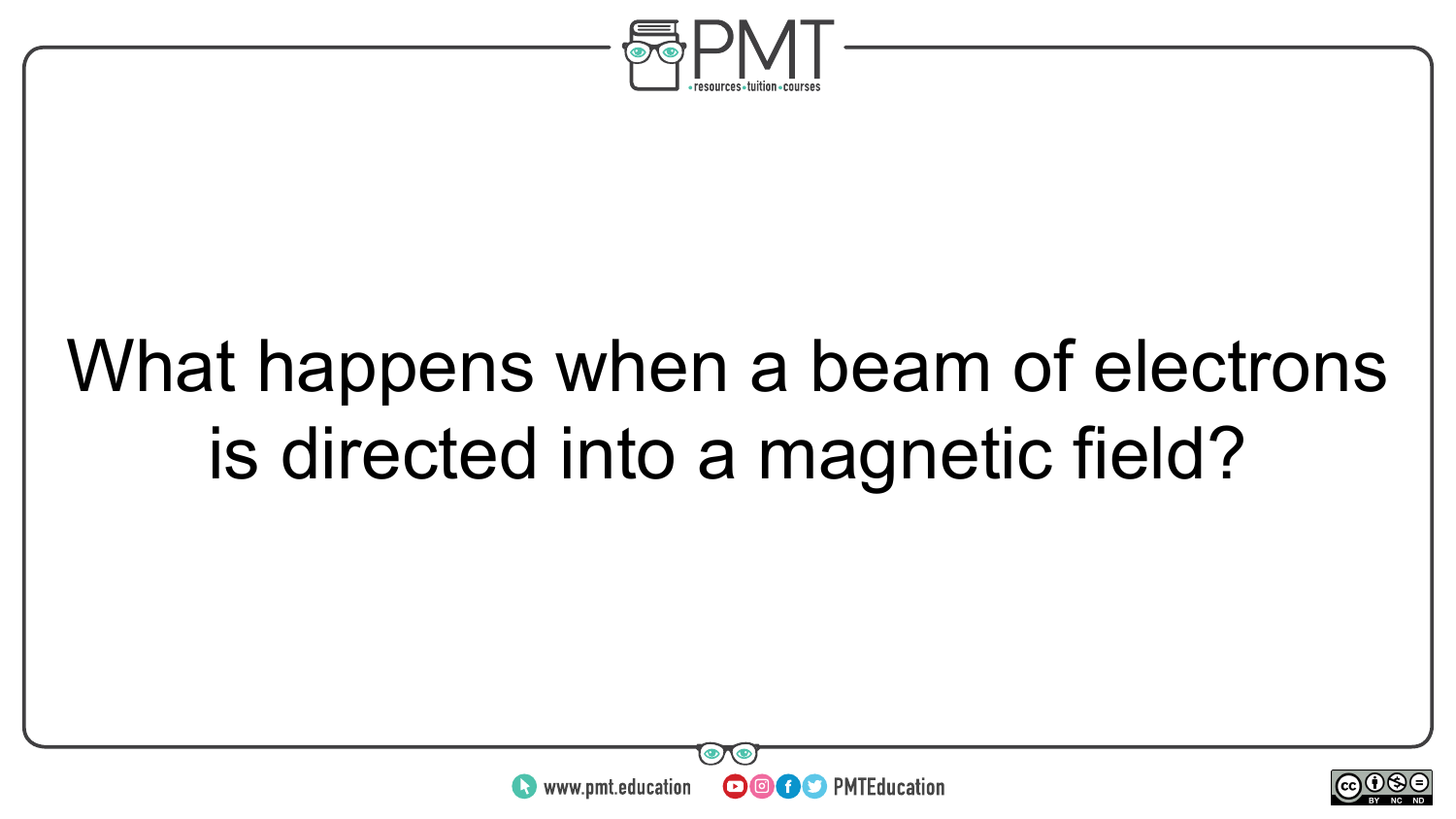

What happens when a beam of electrons is directed into a magnetic field?

The electron beam will be deflected, since magnetic fields apply forces on moving charges.



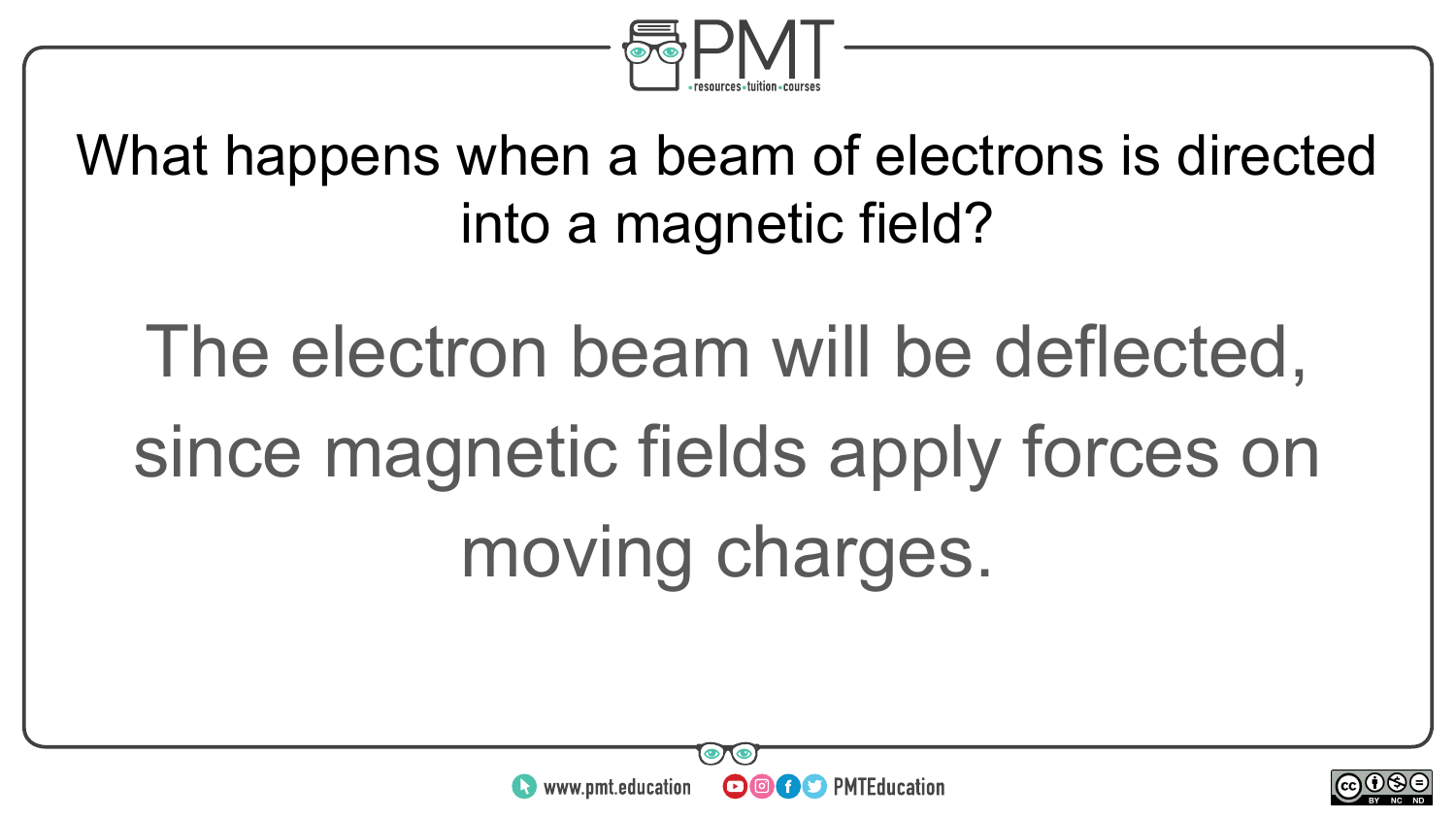

## What is the magnitude of the force experienced by a moving electron in a magnetic field?



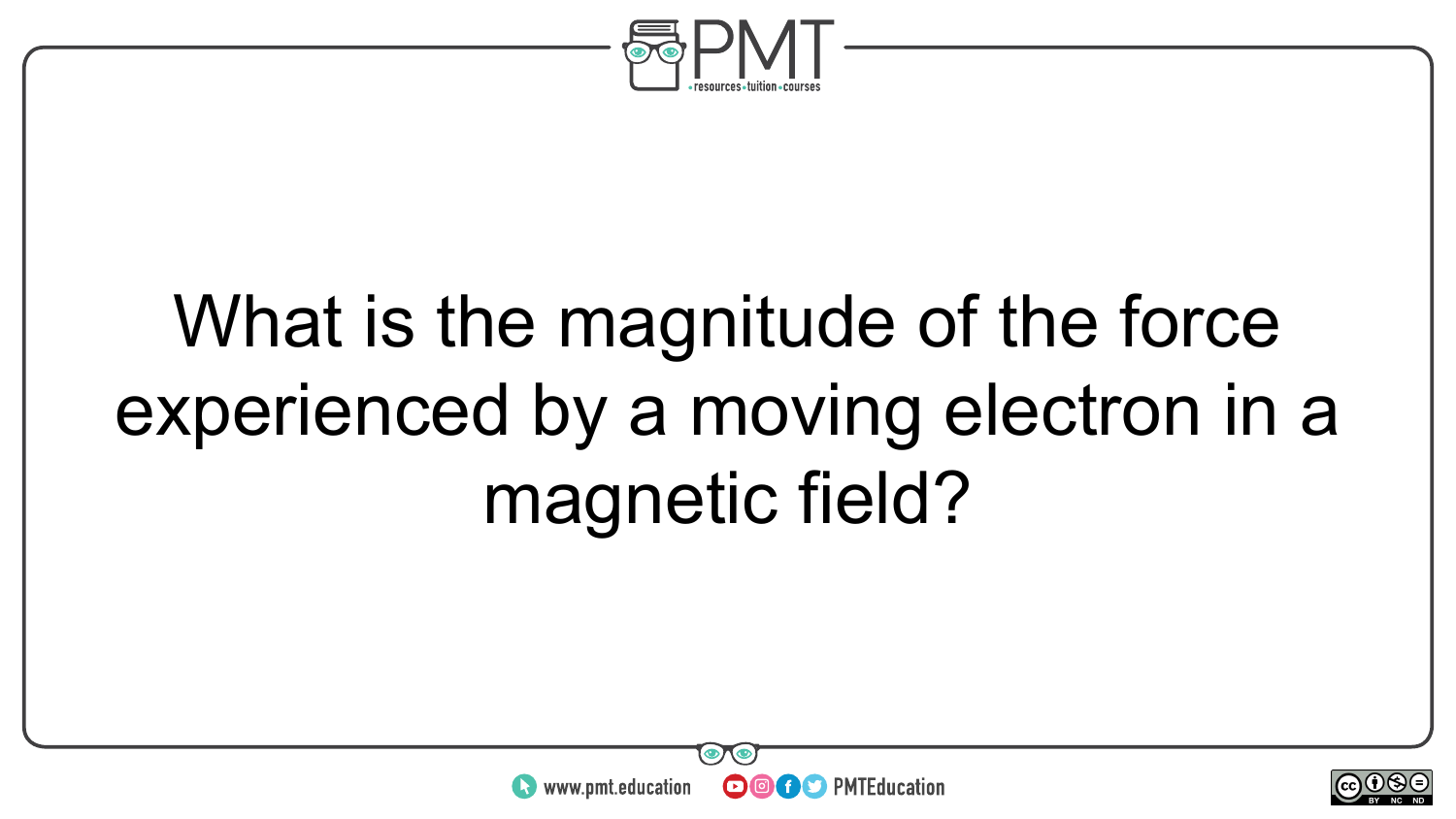

What is the magnitude of the force experienced by a moving electron in a magnetic field?

# Force = Magnetic Flux Density x Charge x Velocity

 $F = Bev$ 



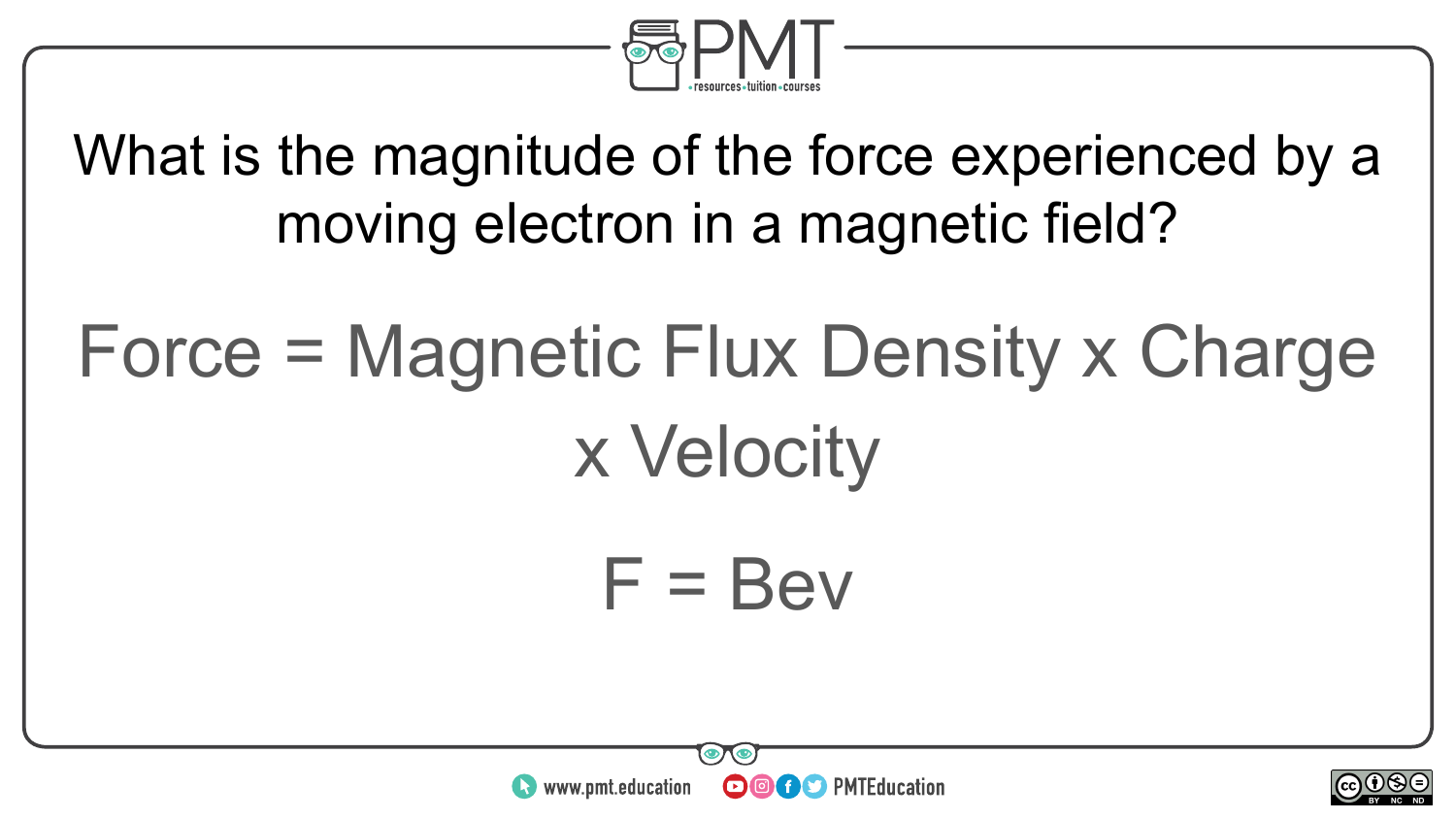

# If the electrons are moving perpendicular to the field lines, which direction will the magnetic force act?



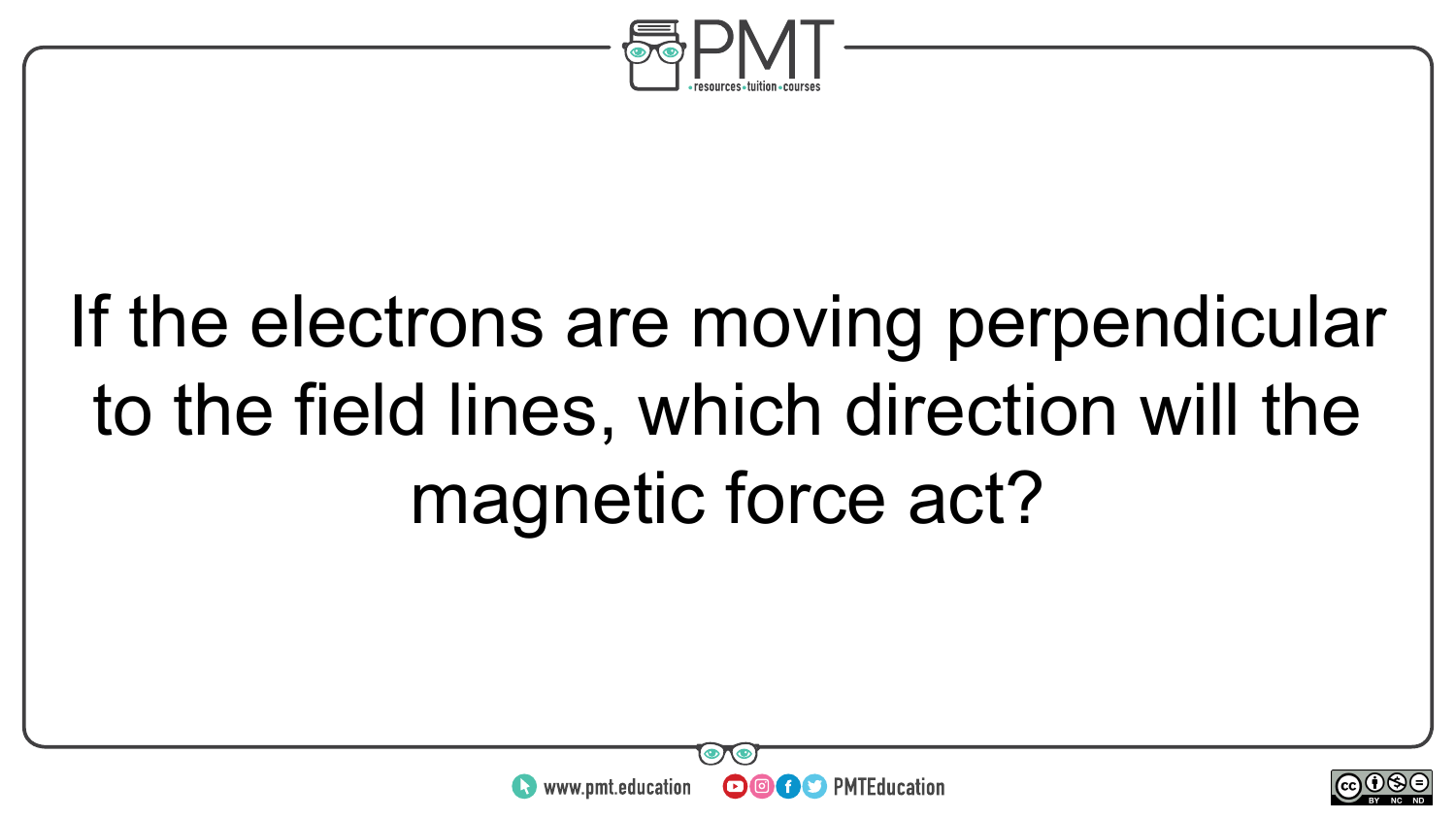

If the electrons are moving perpendicular to the field lines, which direction will the magnetic force act?

# The force will act perpendicular to both the electron and field directions.



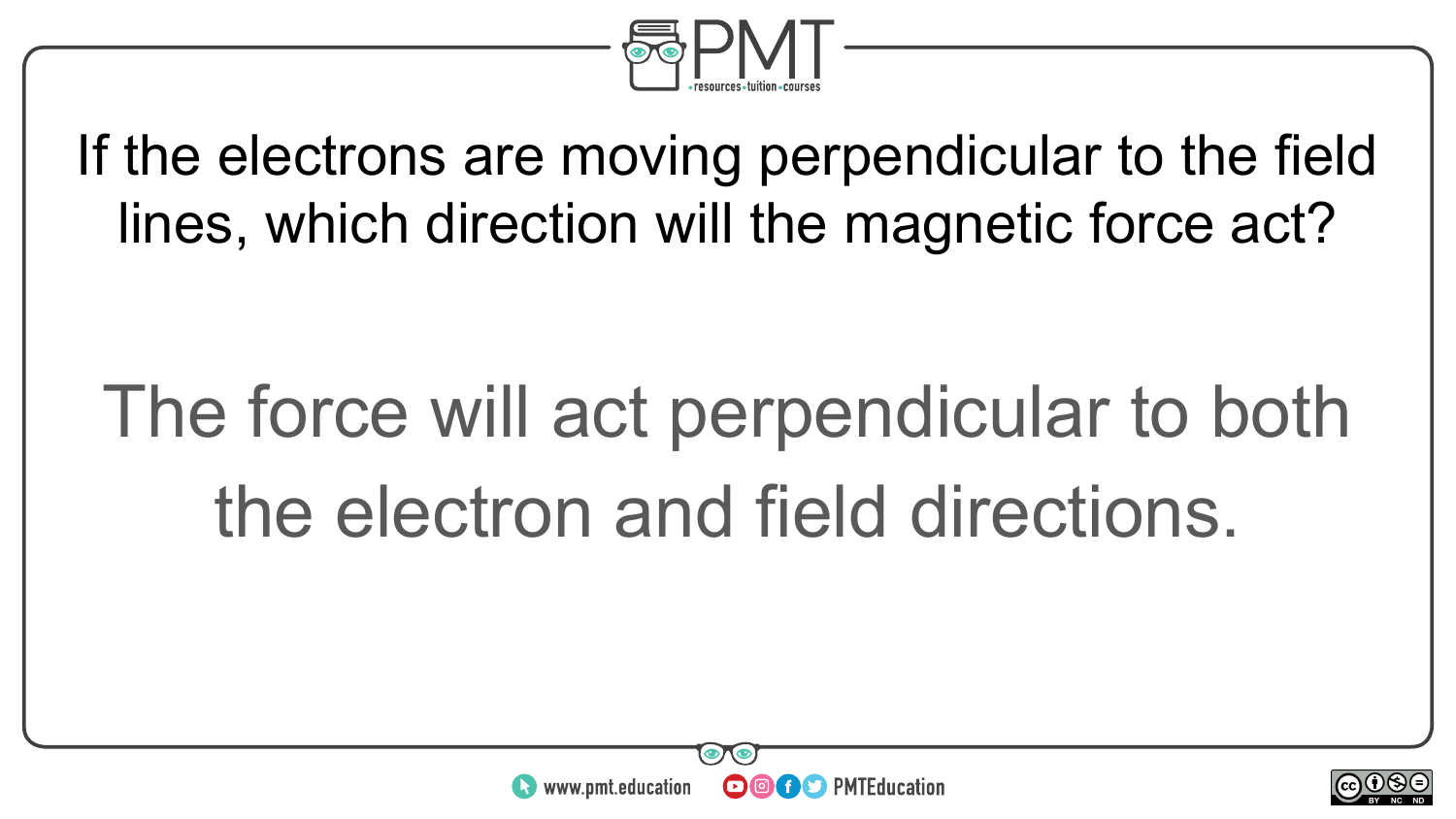

# Describe the shape of the path of a beam of electrons passing through a magnetic field.



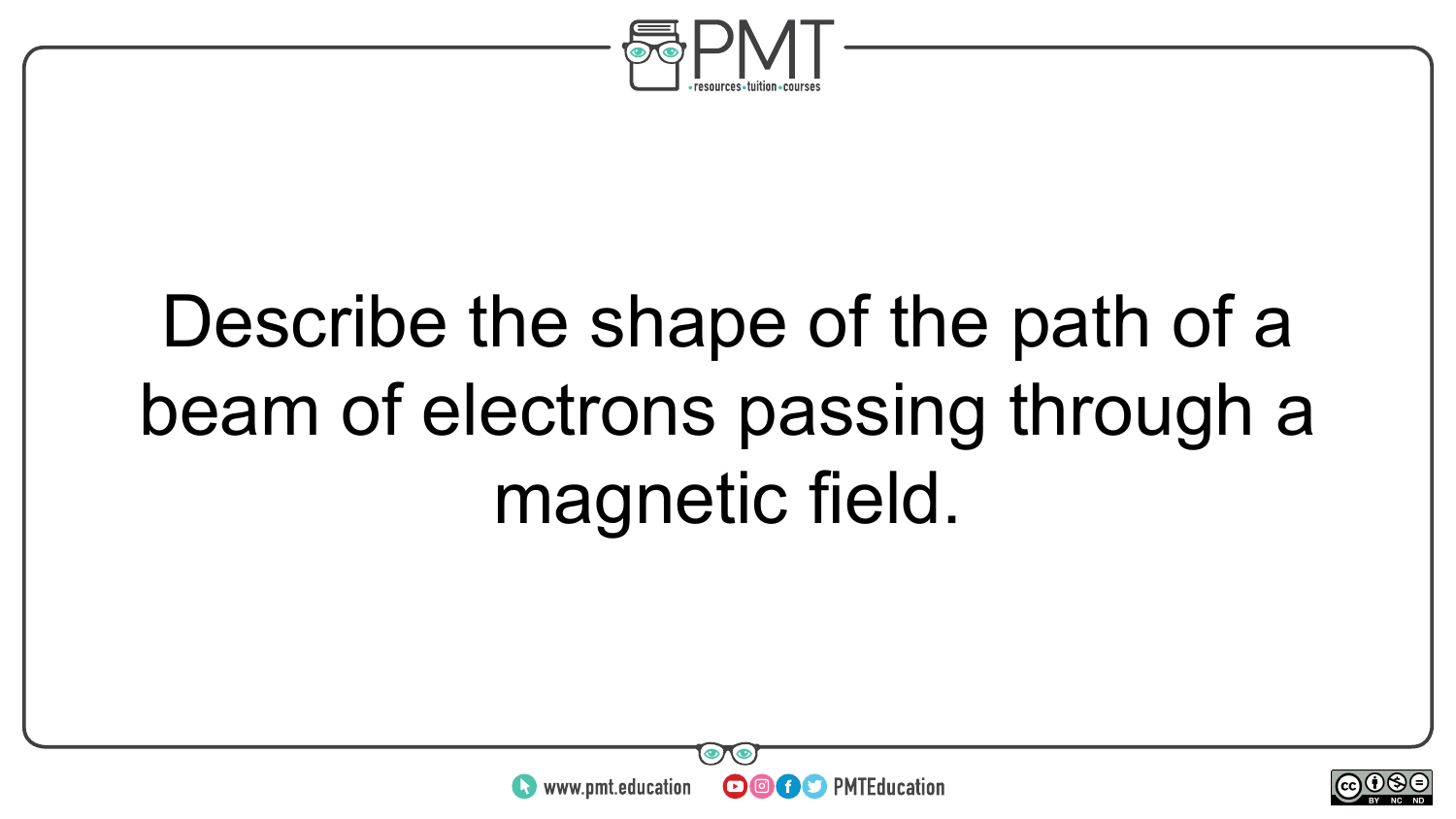

Describe the shape of the path of a beam of electrons passing through a magnetic field.

The beam will produce a circular path since

#### the magnetic force always acts

perpendicular to the electrons' motion. This

means it acts as a centripetal force and

produces a circular path.

**OOOO** PMTEducation



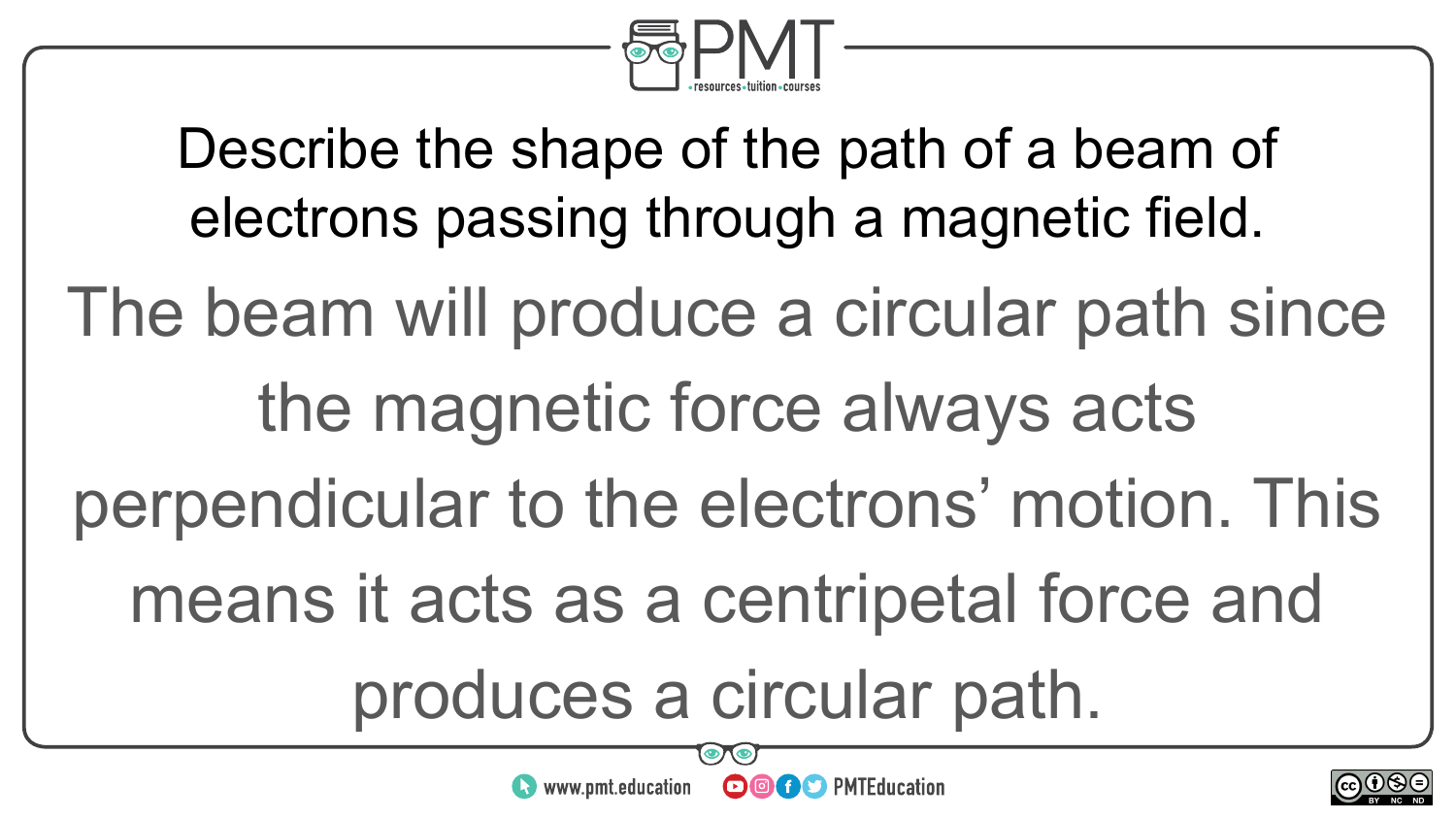

# What is a cyclotron?



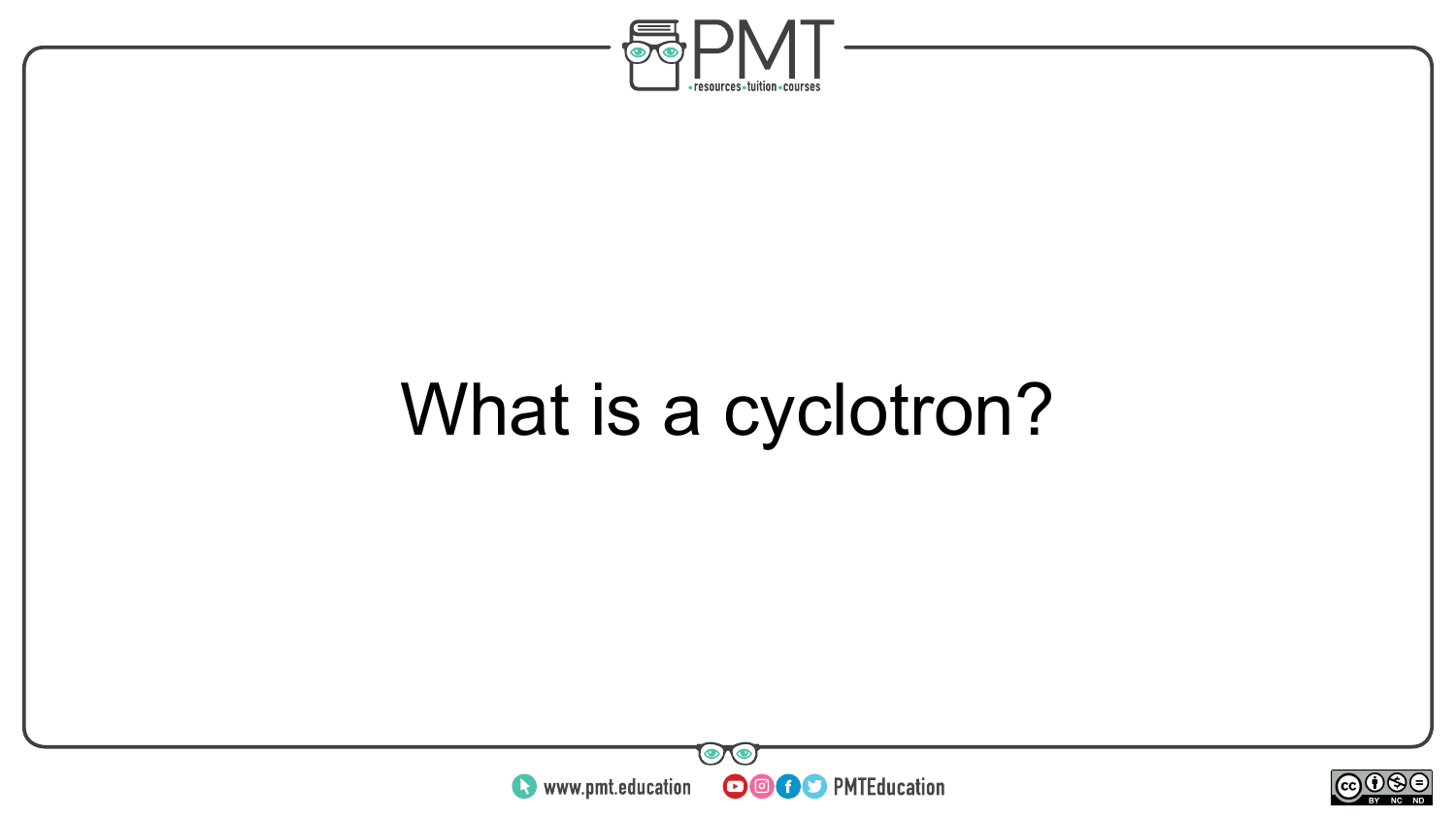

#### What is a cyclotron?

A cyclotron is a particle accelerator that uses magnetic fields to accelerate particles in circular paths. This allows higher speeds to be reached, without the limitation of the accelerator's length.



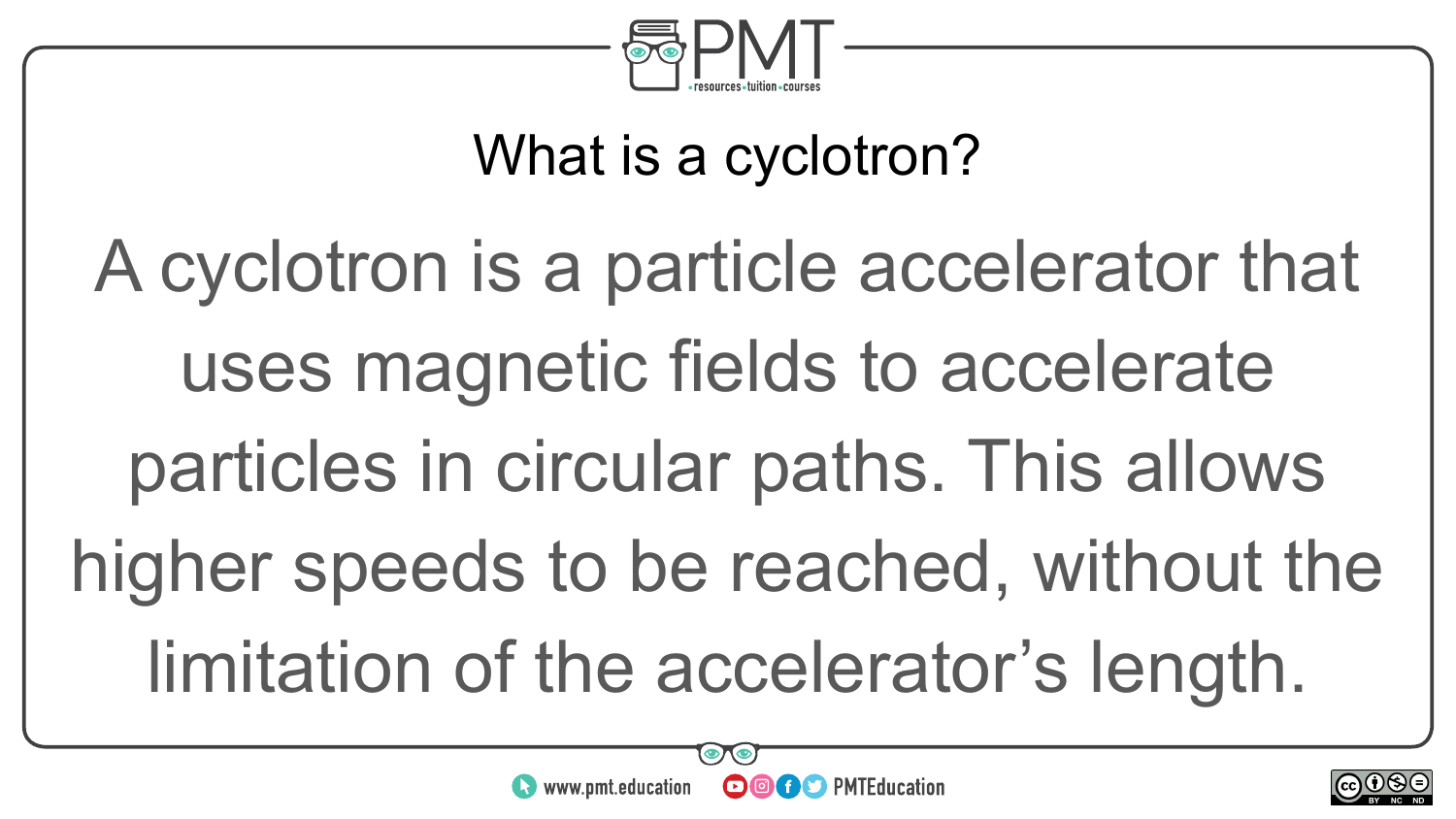

### Describe the basic composition of a cyclotron.



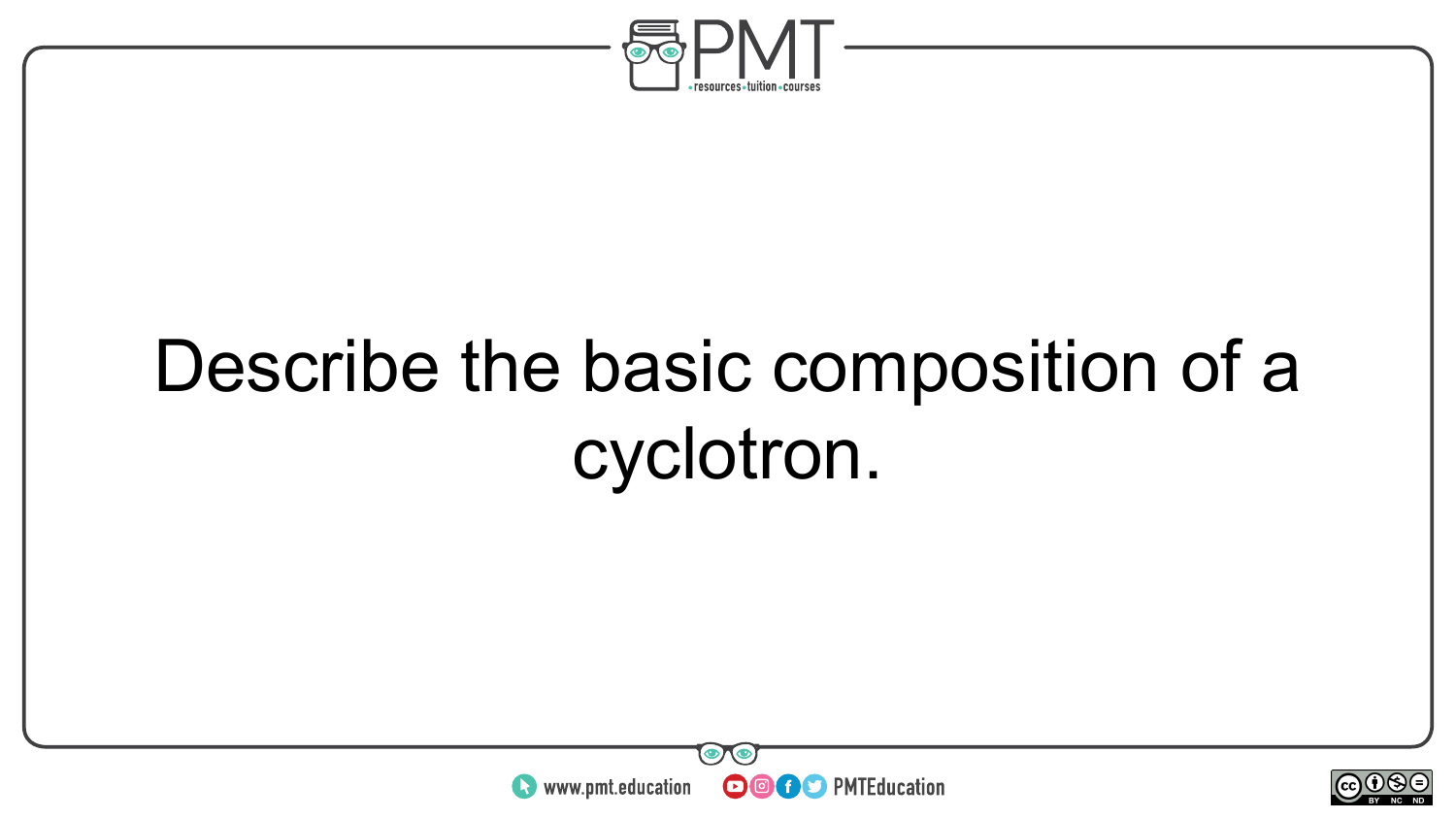

Describe the basic composition of a cyclotron.

Cyclotrons consist of two D-shaped paths which are separated by a small gap. An alternating potential difference is applied across the gap.



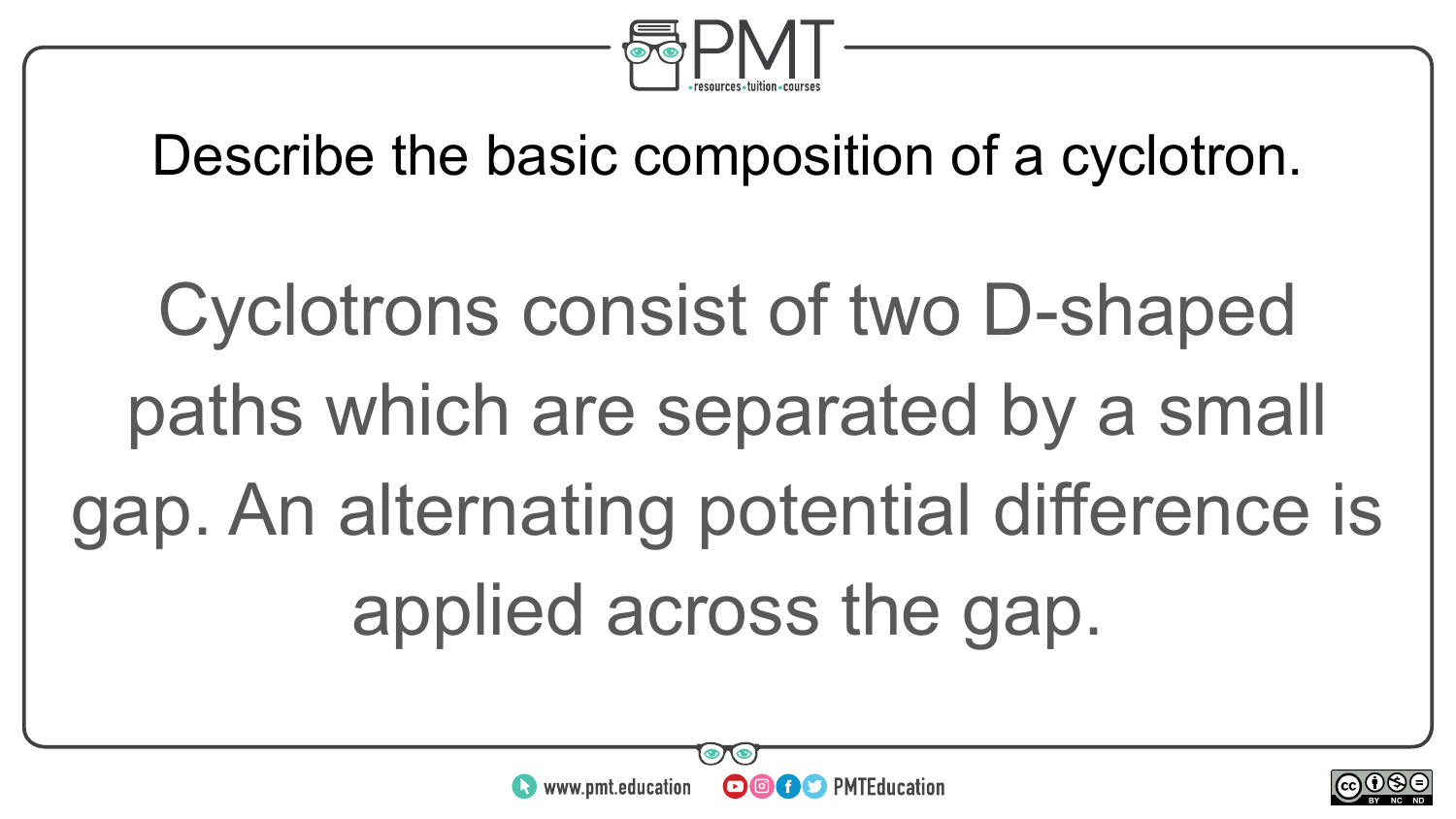

### How does a cyclotron work?



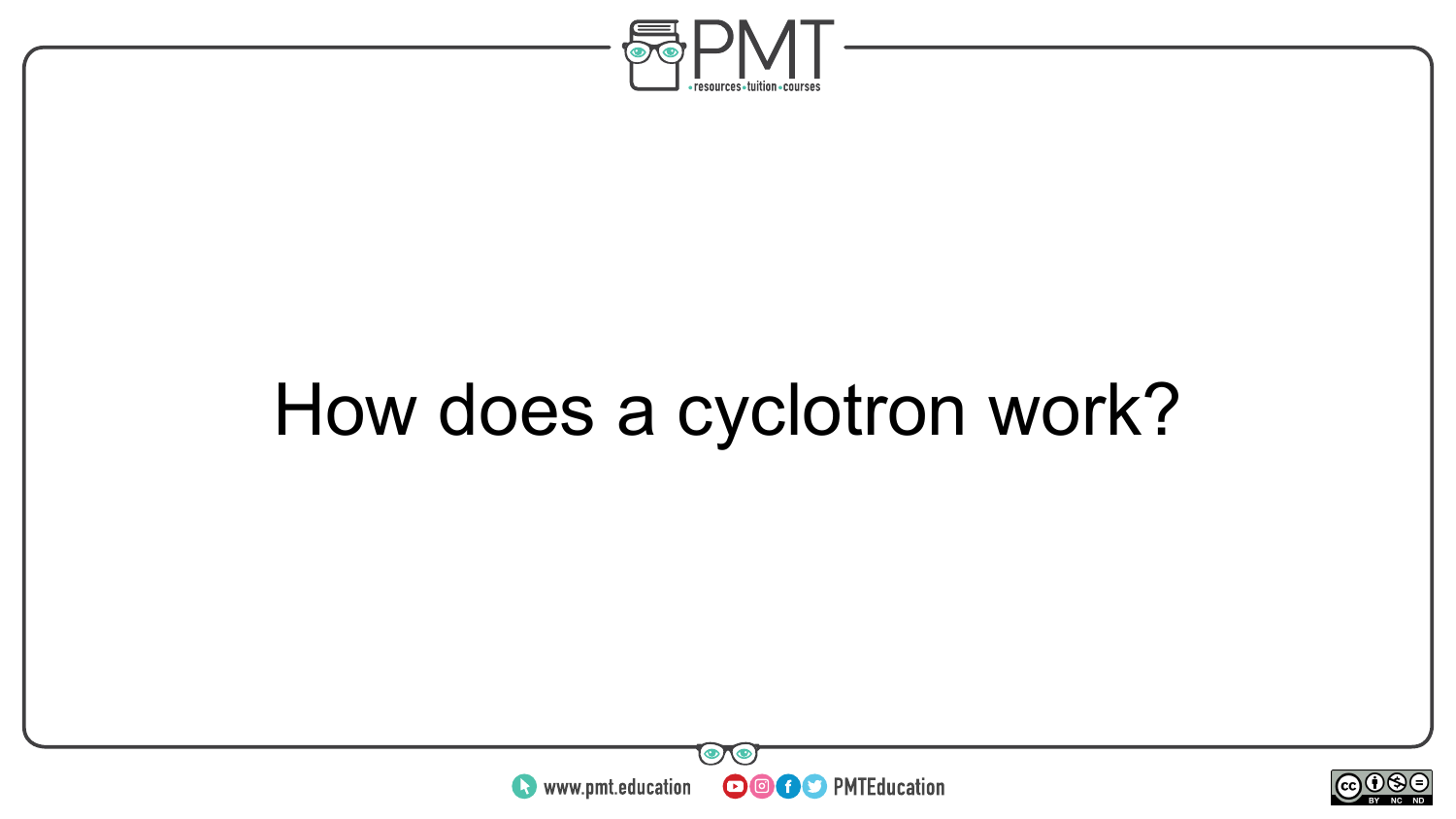

#### How does a cyclotron work?

An electron beam is passed into the cyclotron, where it is deflected into a circular path by a perpendicular magnetic field. When the beam reaches the gap, it is accelerated by a potential difference. This increases the speed of the beam, causing the radius of the path to increase. This process repeats every half

circle.

**OOOO** PMTEducation

www.pmt.education

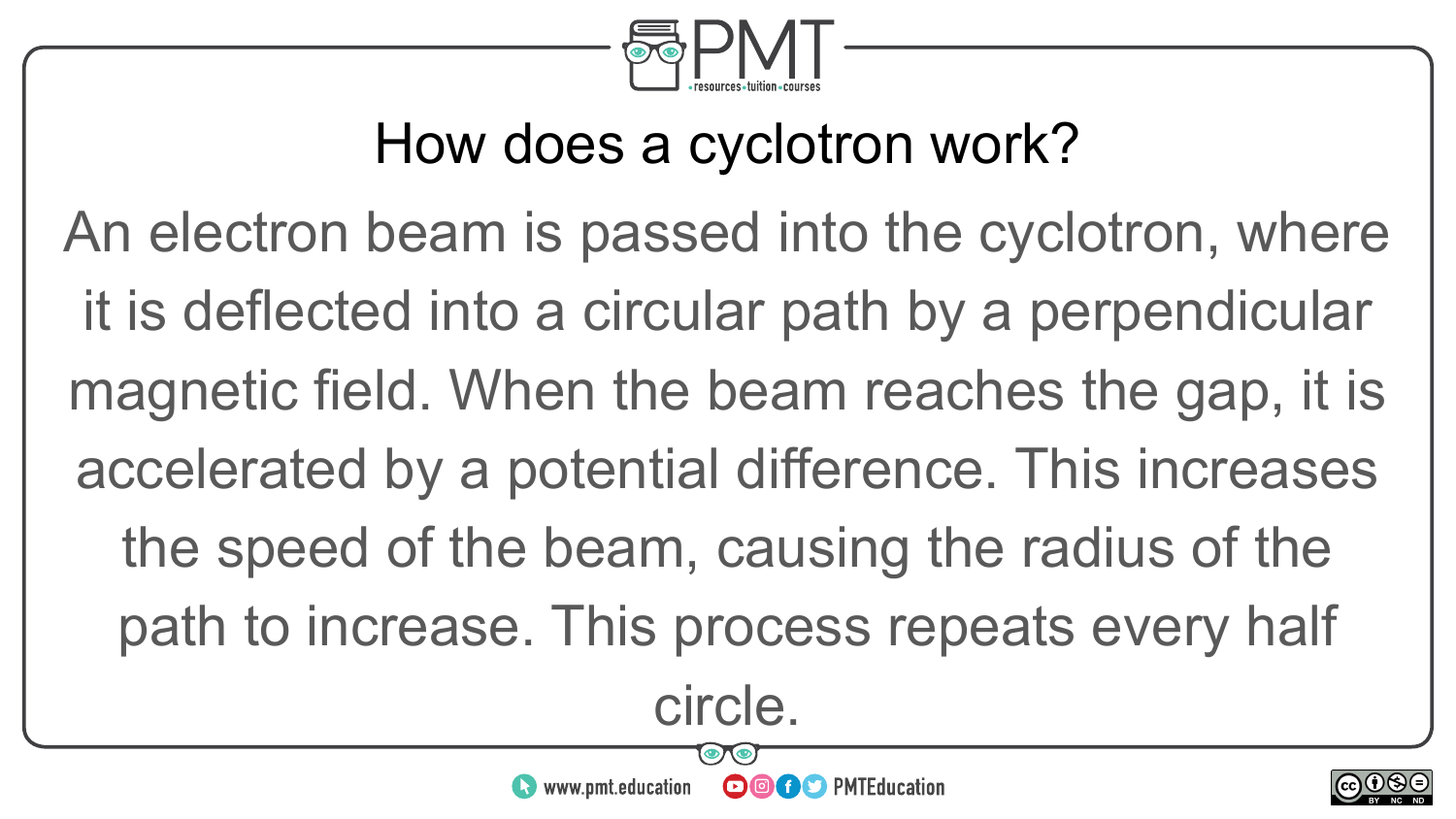

## State the equation used to calculate the circular radius of an electron beam deflected in a magnetic field.



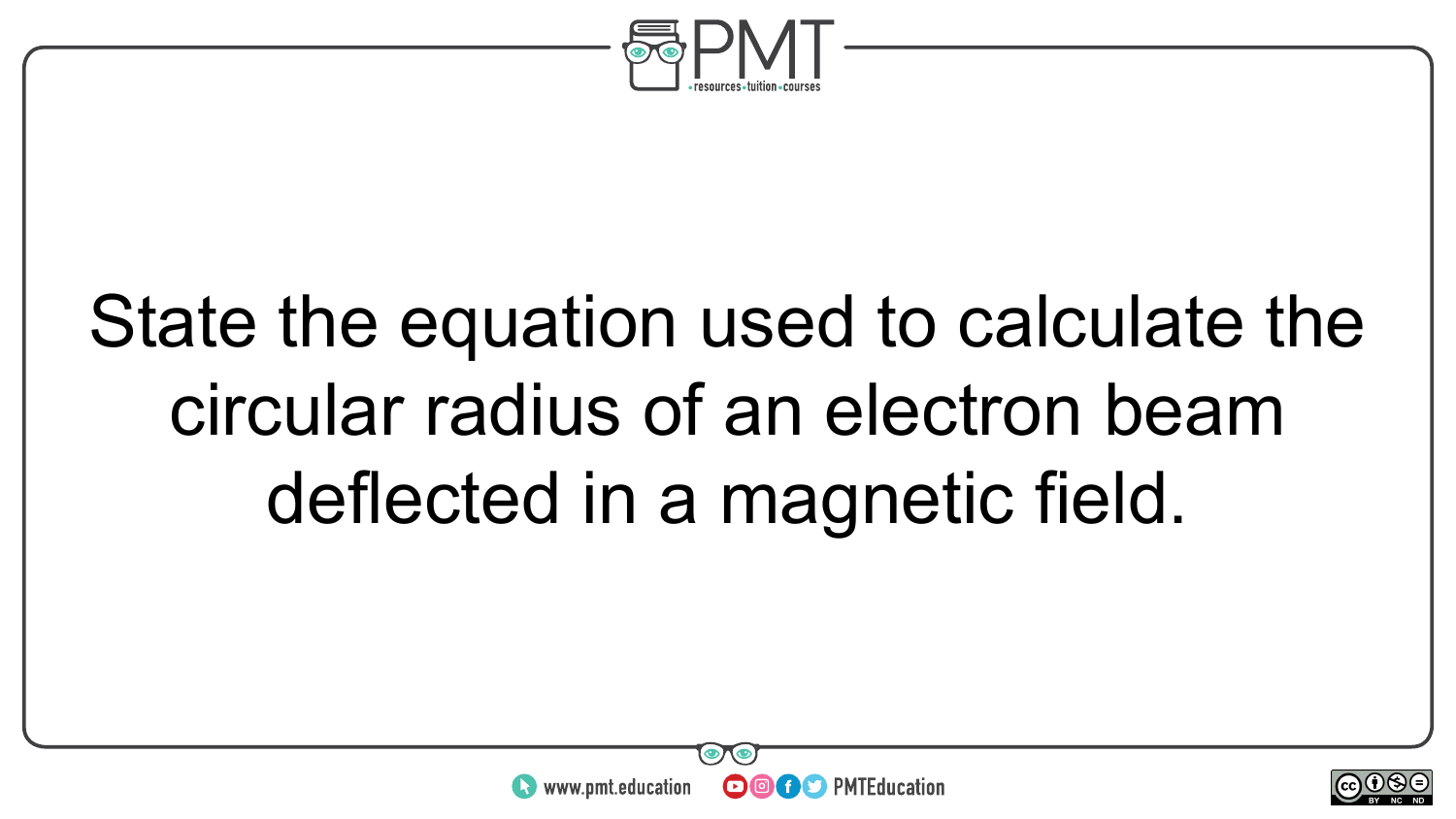

#### State the equation used to calculate the circular radius of an electron beam deflected in a magnetic field.

#### $Radius =$ BQ



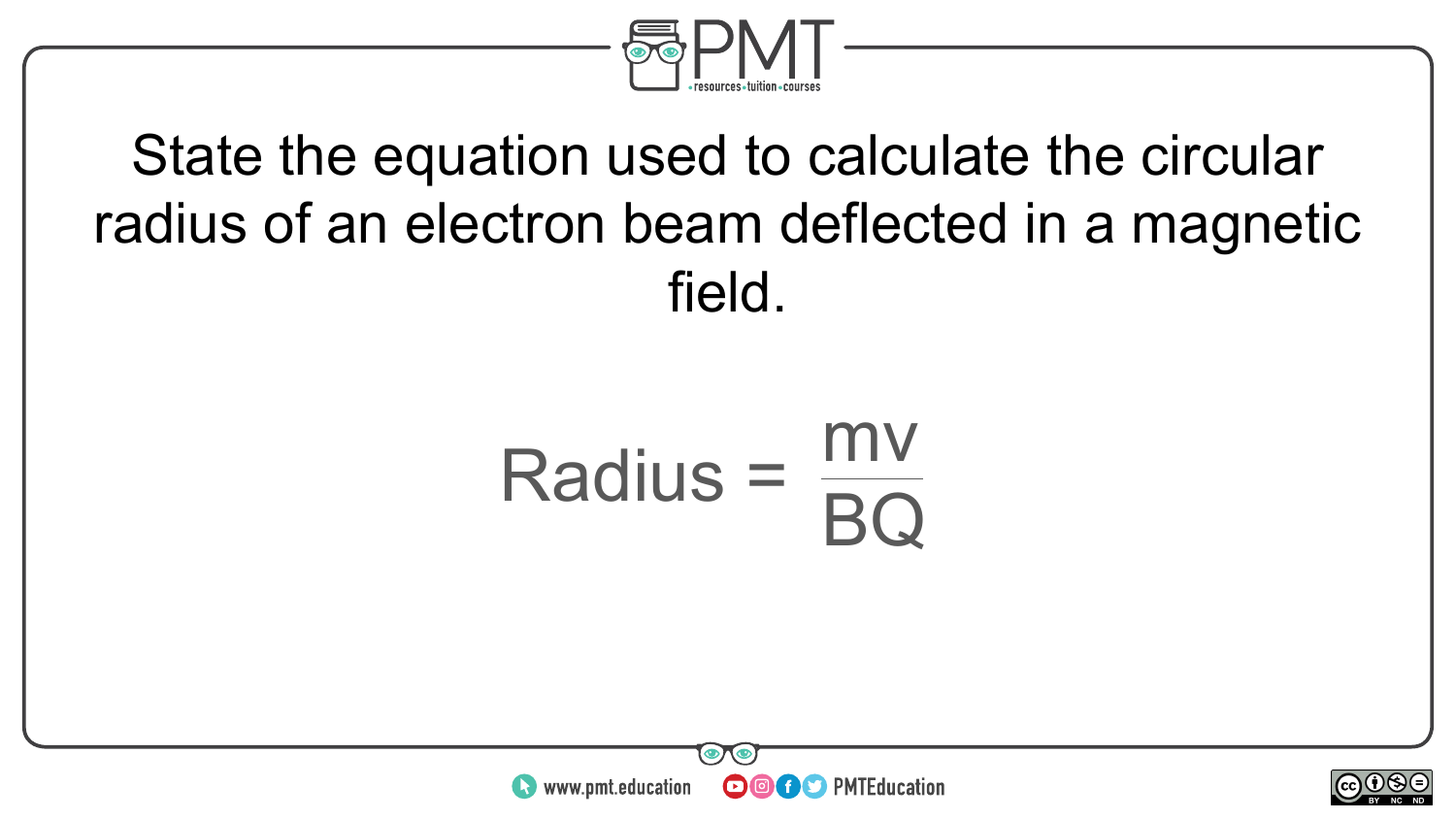

#### What two equations must you combine to derive the radius equation?



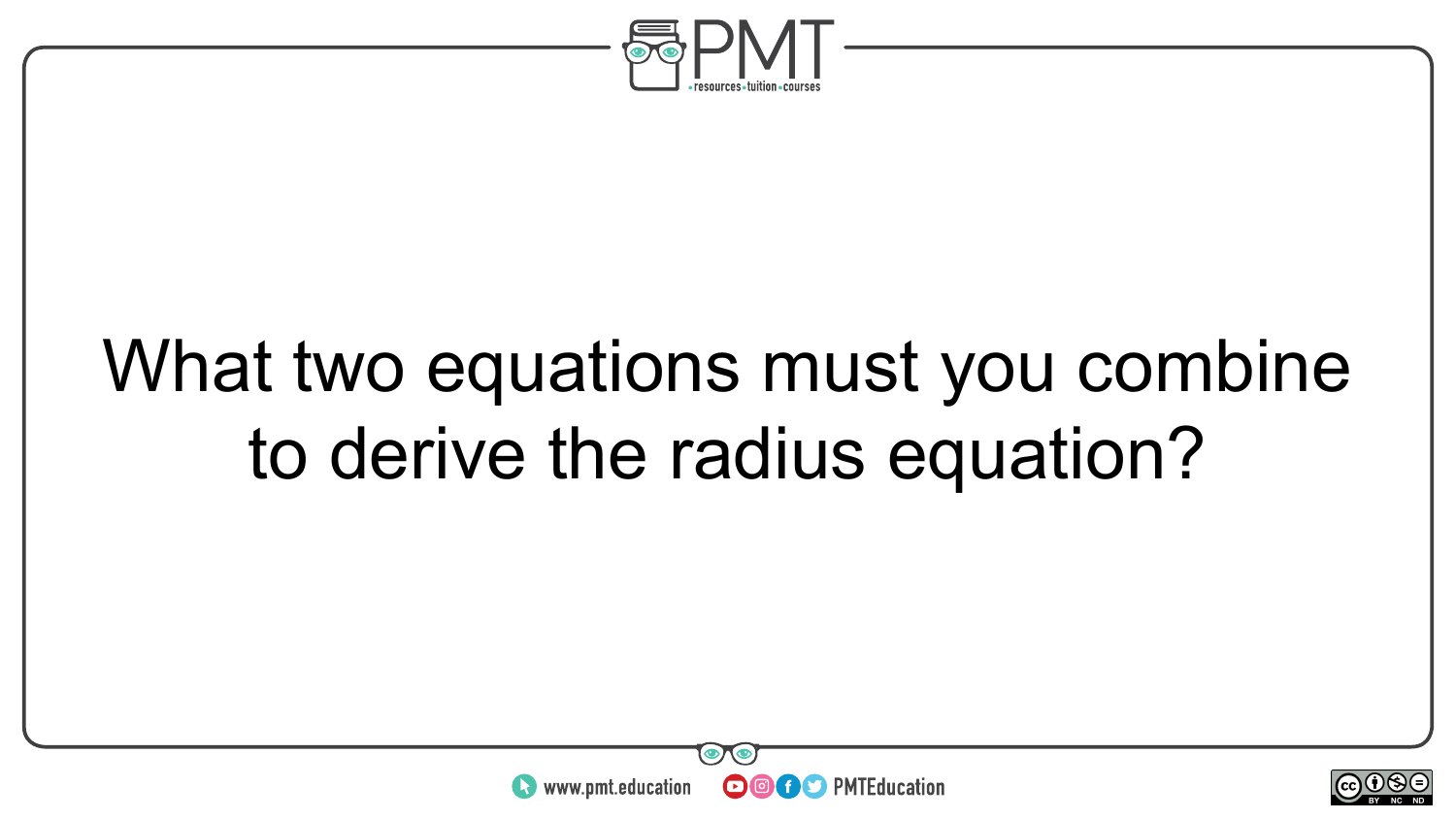

What two equations must you combine to derive the radius equation?

> 1. Centripetal Force = mv²/r 2. Magnetic Force = BQv

#### Centripetal Force = Magnetic Force



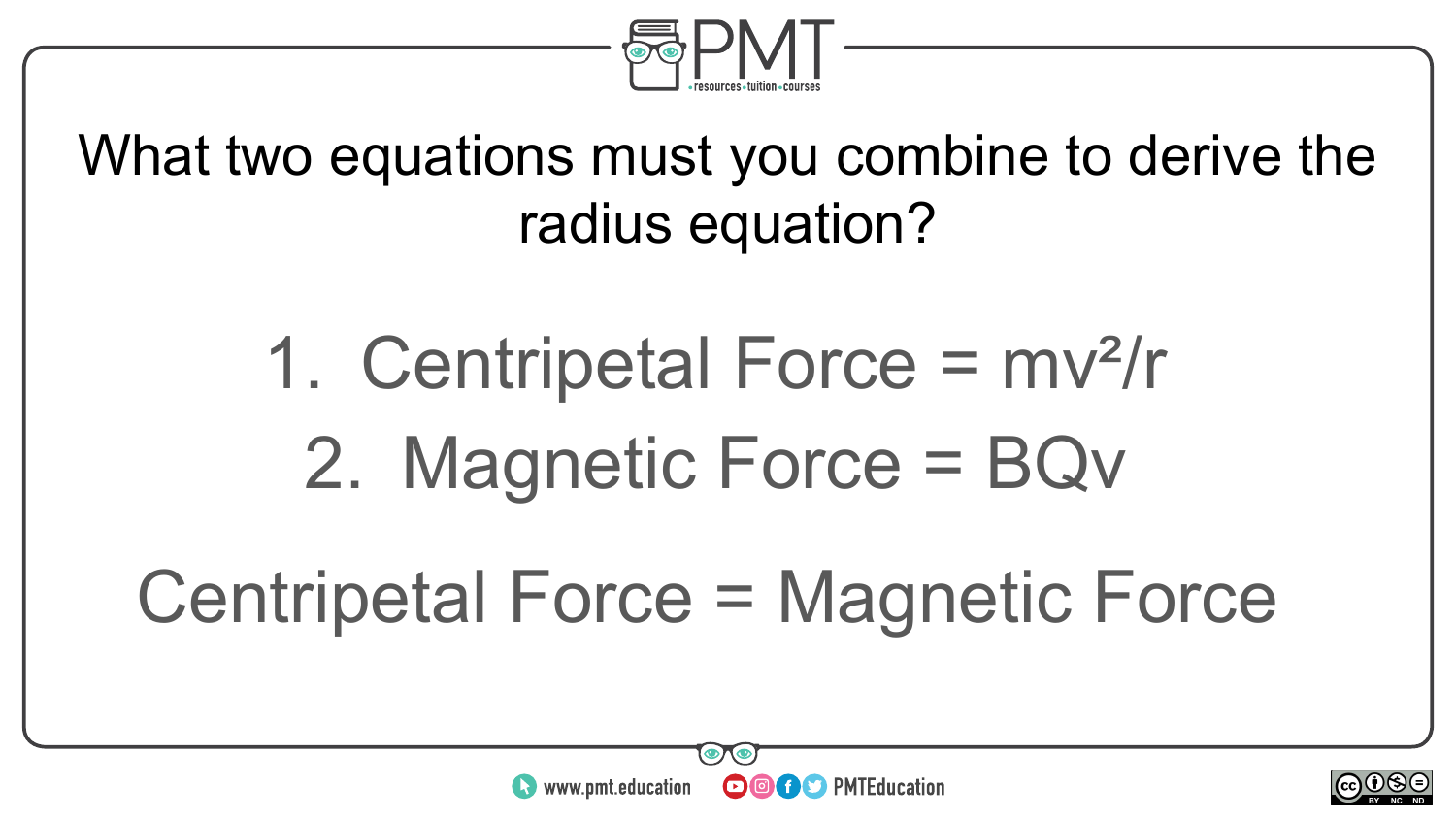

### State the mass-energy equation.



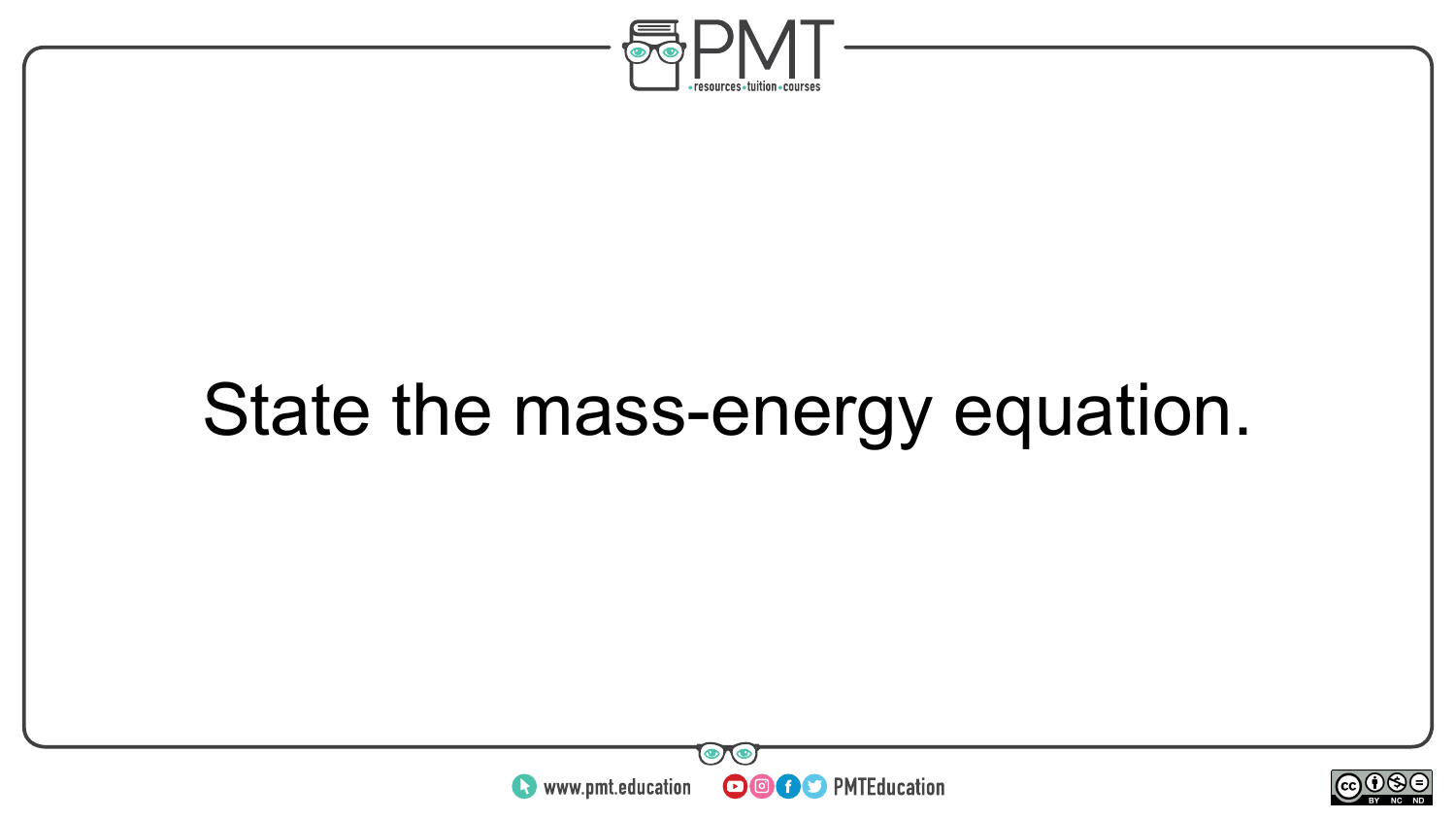

#### State the mass-energy equation.

#### $E = mc^2$



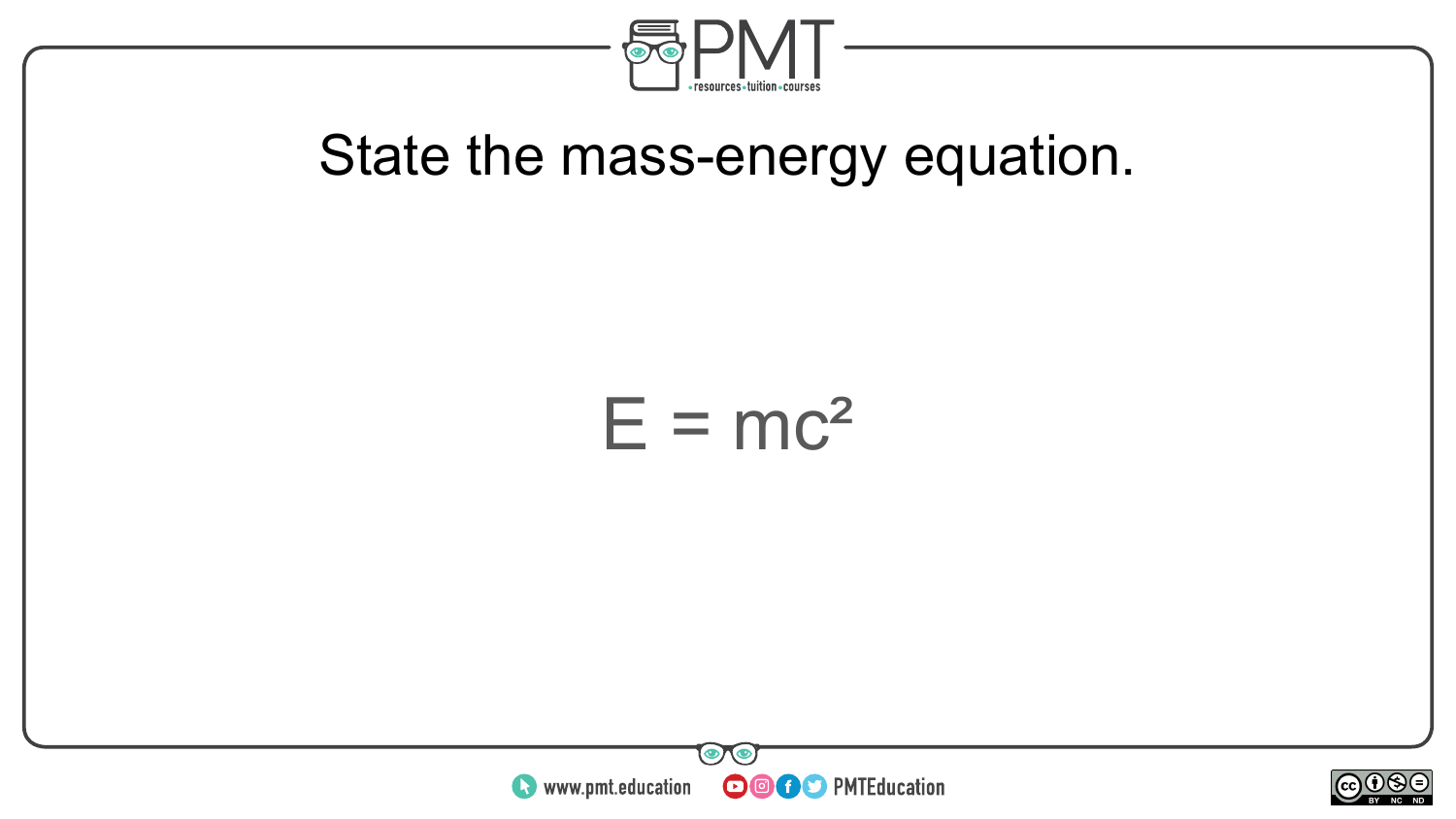

# What is 1 MeV in joules?